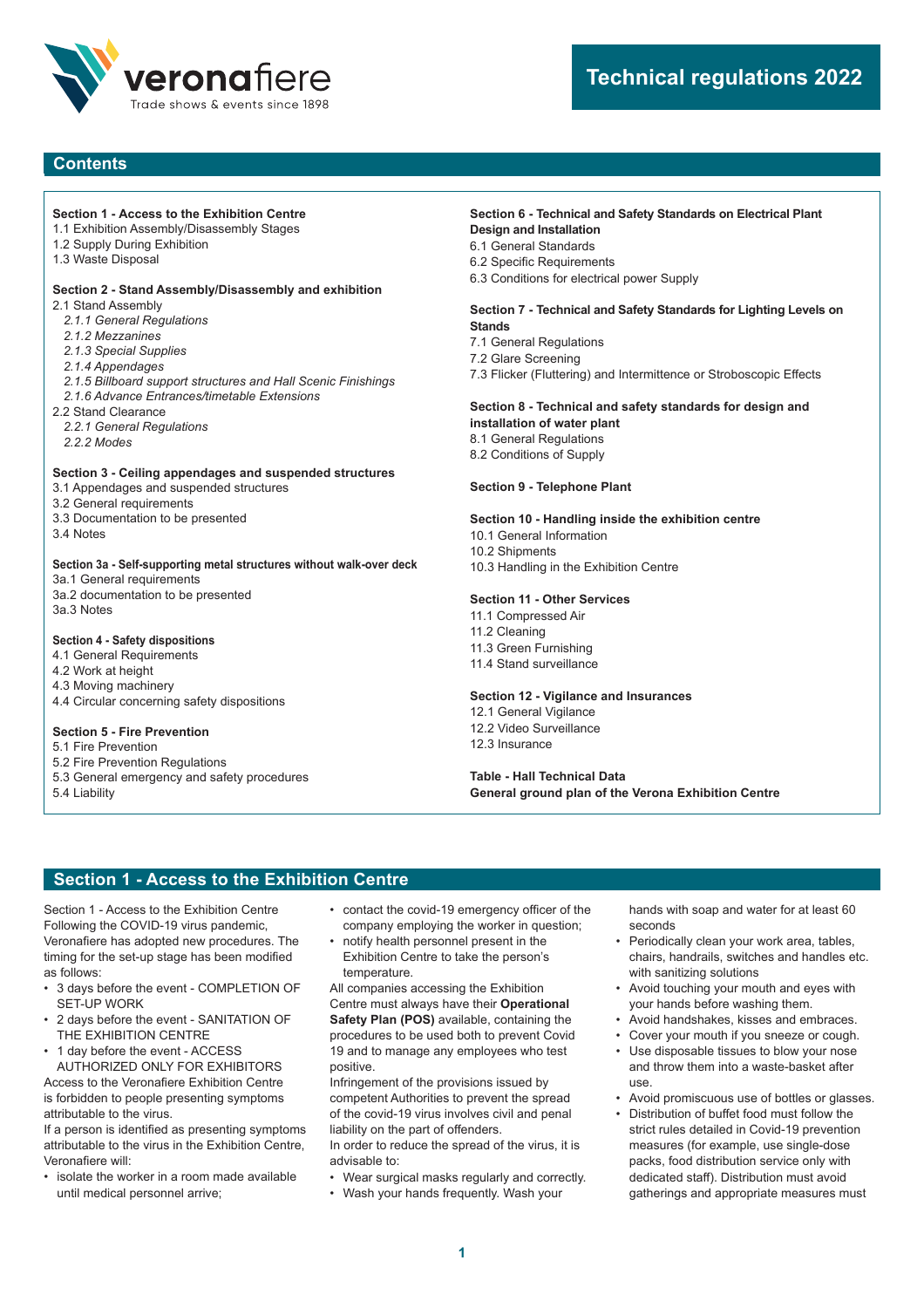be implemented (e.g. signs on the ground, barriers, etc.) to ensure social distancing of 1 metre.

- Avoid close contact with people who have flu symptoms such as coughs and colds.
- Maintain a distance of 1 metre from other people
- Whenever possible, choose remote methods for meetings. If this is not possible, any seats must ensure a separation distance of 1 metre or reduce social distancing by setting up appropriate barriers
- Fitting and exhibiting companies operating in the Exhibition Centre must:
- Read the following documents carefully (DUVRI): "Event Interference Risk Assessment" and "Interference risk assessment and operational indications for setting up and dismantling during the COVID-19 pandemic"

With reference to the management of access to the Exhibition Centre in the various set-up, events day and dismantling stages, Veronafiere will comply with the various regulations as issued from time to time.

#### **1.1 EVENT SET-UP / DISMANTLING STAGES**

- *Exhibition Centre opening times:*
- Set-up stage 07.00-20.30
- Eve of the event: 7.00-14.00 • Dismantling stage 07.00-20.30
- 

#### *Vehicle entrance times:*

- Set-up stage 07.00-19.30<br>• Eve of the event: 07.00-12.00
- $\cdot$  Eve of the event:
- Dismantling stage 07.00-19.30

N.B.: Veronafiere reserves the right at its complete discretion to modify the times outlined above to meet the needs of the event and will give prior notification to interested parties. During set-up/dismantling stages, all personnel entering the venue, in accordance with the provisions of Italian Legislative Decree 81/2008 as amended, must have the PPE envisaged for the type of activity to be performed.

On arrival in the Exhibition Centre, the exhibitor must check the correctness of its exhibition space, as marked out on the ground by Veronafiere, in inside areas as well as outside the show halls.

If there are structural columns in the exhibitor's show area inside the halls, the exhibitor is always responsible for the various plant systems installed on these columns and must ensure that they are always accessible to Veronafiere personnel.

Access to the Exhibition Centre is granted only to exhibitors/fitters in possession of the relative "Set-Up Pass" valid for set-up and dismantling stages. In these stages, access by people and vehicles must take place in compliance with the times and manner envisaged in the "General Exhibition Regulations".

Set-Up Passes are printed by exhibitors/fitters following the procedure detailed below:

• Go to the access control portal in your reserved area

- Indicate the name of the company appointed to perform set-up tasks.
- Upload to the access control portal **60 days before** the event starts the following documents:
	- Technical design of the stand complete with ground plan and measurements, cross-section with measurements and perspective drawings;
	- Meet the obligation to pay through the e-commerce portal for the stand certification service and be up to date with previous payments due to Veronafiere:
	- · Copy of the latest payment receipt of a third-party liability insurance policy indicating maximum coverage of no less than €2,500,000.00
	- Form 5/B "Declaration of materials for the purposes of fire reaction"

**N.B**. Technical documentation proving the fire reaction class and methods of use and installation of the materials indicated above must be kept on the stand and available to the vigilance service.

Form 12 "Waste management declaration".

After uploading all the foregoing documentation, Veronafiere carries out the necessary checks and communicates the status of the application to the exhibitor/fitter by email. Once the application is approved, it is possible to print the Set-Up Passes.

Any liability concerning the static status of any type of set-up, commodity, material or items on display is exclusively borne by the Exhibitor, who expressly waives Veronafiere for any damages that may also derive indirectly from design, construction and assembly defects. It is mandatory for everyone entering the Exhibition Centre to maintain civil conduct in respect of the assets and equipment of Veronafiere and third parties as well as scrupulously observe the regulations issued by Veronafiere.

#### **VEHICLES ACCESS AND CIRCULATION IN THE EXHIBITION CENTRE**

The circulation of vehicles in the Exhibition Centre must be in strict compliance with the Highway Code and the traffic signs displayed. The speed limit at 20 km/h must be respected. Work vehicles (such as forklifts, etc.) must have visual and acoustic devices in compliance with current legislation.

During set-up/dismantling stages, access is not allowed to vehicles used to transport people. They must be parked in the appropriate areas outside the Exhibition Centre.

For safety reasons, the circulation of any private means of transport, with petrol or electric engines, is forbidden inside the Exhibition Centre on the days and during the times the event takes place.

Vehicle parking inside the Exhibition Centre is authorized along the avenues between the halls and is strictly limited to goods loading/unloading operations.

Veronafiere will remove any vehicle causing a hindrance to internal circulation, taking it to an external parking area. The owner will be charged for all removal and parking costs. It is forbidden to park vehicles overnight inside the Exhibition Centre even in the event of a breakdown. Otherwise, Veronafiere will remove the vehicle, taking it to an external car park. The owner will be charged for all removal and parking costs. Access of non-electric vehicles inside the exhibition halls must be authorized in advance by Veronafiere.

Vehicle engines must only be left running for technical reasons and short periods of time: they must be equipped with special gas extraction systems to limit the presence of toxic gases inside the halls and the Exhibition Centre as a whole, therefore including external areas. **N.B.** Circulation of vehicles in general inside the Exhibition Centre takes place without any responsibility on the part of Veronafiere.

#### **ACCESS TO TECHNOLOGICAL ROOMS IS FORBIDDEN**

Personnel not explicitly authorized are forbidden to access Veronafiere's technological rooms and technical tunnels even if, for service reasons, access to them is not locked.

#### **CAUSING DAMAGE**

The exhibitor is liable for any damage caused to the structures and/or equipment of Veronafiere during set-up, event days and dismantling stages.

Exhibitor will be charged a penalty for such damage the sum of €1,000 +VAT, subject to compensation for higher damages.

#### **1.2 SUPPLIES DURING THE EVENT - R PASS**

During event days, the companies engaged by the exhibitor to supply goods/services at the stand can access the Exhibition Centre on presenting at the entrance gates the R Pass issued by Veronafiere to the exhibitor against payment of the sum envisaged in the General Exhibition Regulations.

In general, the R Pass allows the supplier to access the Exhibition Centre one hour before the start of the event exclusively through the gate indicated on the pass.

#### **1.3 STAND CLEANING AND WASTE MANAGEMENT**

Veronafiere provides a "special stand cleaning and waste management" service during the exhibition itself as well as set-up and dismantling stages, as follows:

- During event days, the exhibitor can request special stand cleaning services through the e-commerce portal. Veronafiere provides this service every evening after the event has closed.
- During set-up/dismantling stages, the exhibitor/stand fitter can request a transport and disposal service for the waste generated during stand construction by filling in Form no. 12 "Waste management declaration" and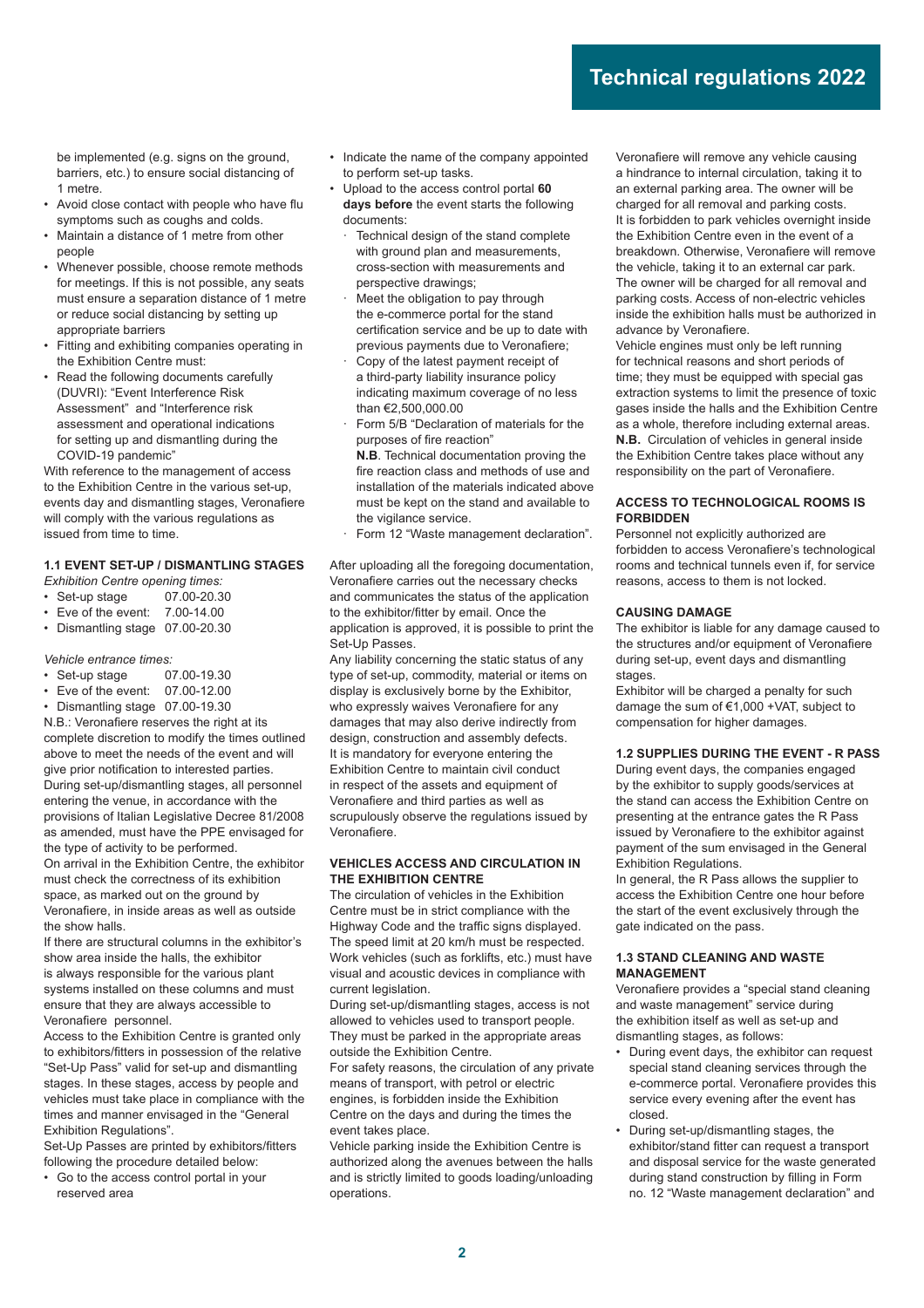then uploading it to the Veronafiere access control portal.

Waste management at the Veronafiere Exhibition Centre seeks to keep all inside and outside areas clean and tidy.

#### *OBLIGATIONS DURING SET-UP/ DISMANTLING STAGES*

- all waste generated during stand set-up/ dismantling stages must be disposed of in accordance with recycling and ecological waste disposal legislation (Italian Legislative Decree no. 152 dated 3 April 2006 - Environmental standards - as amended) If Veronafiere identifies any abandoned material, the exhibitor/stand fitter (based on the ease of traceability of the negligent company) will be charged the sum of €2,000 + VAT, subject to compensation for higher damages. Failure to pay the above sum will authorize Veronafiere to deny entry on the part of the defaulting company until the outstanding sum is paid.
- the set-up/exhibiting company must scrupulously comply with the fire prevention regulations issued by Veronafiere by disposing of waste generated immediately, thereby avoiding obstructions in common corridors and creating potentially dangerous

situations. Otherwise, Veronafiere will initially prepare an internal report and then remove and dispose of the material, charging all expenses to the negligent company.

- waste generated when preparing and serving food and drinks must be collected carefully, separating plastics, glass, paper and sundry waste to be disposed of in specific bins;
- the exhibition area assigned to the exhibitor. once dismantling is completed, must be left in the same condition in which it was found, namely free of any waste, tape or paint.

#### *PROHIBITIONS DURING SET-UP/ DISMANTLING STAGES*

- it is strictly forbidden to discharge waste water into the secondary tunnels under the show halls without using special drain pipes inserted in the drains themselves;
- it is forbidden to dispose of water that is corrosive for metals and cement, solidifying substances,
- foul-smelling water or dyes;
- it is forbidden to leave parts of stand fittings behind in the Veronafiere Exhibition Centre, such as carpet tiles, broken items or residues of any kind, including bi-adhesive tapes used to install
- textile flooring:
- it is forbidden to bring construction

materials and waste related to stand set-up/ disassembly operations into the Exhibition Centre. Entry with such material is subject to a fine of  $E2,000 + \text{VAT}$ , subject to compensation for higher damages;

it is absolutely forbidden to discharge any hazardous substance or waste into the sewage network.

#### *OBLIGATIONS DURING THE EVENT*

- during the event itself, the exhibitor must dispose of any waste generated during the day, separating it into categories and use the special bins outside the show halls. This obligation no longer applies if the exhibitor has requested the service through the Veronafiere e-commerce portal.
- waste generated when preparing and serving food and drinks must be collected carefully, separating plastics, glass, paper and sundry waste to be disposed of in specific bins:
- Any infringements will be subject to fines depending to their seriousness at the sole discretion of Veronafiere. Particularly serious cases are reported to the public supervisory authority which then proceeds with its own procedures.

## **Section 2 - Stand set-up/dismantling and the event**

#### **2.1 STAND SET-UPS**

Strictly follow the COVID-19 VIRUS CONTAGION PREVENTION INFORMATION at the start of these regulations.

### **Special set-ups**

Structures more than 3 metres high are considered to be special set-ups. They must be at least 2 metres away from adjacent stands. This distance may be reduced and/or cancelled only if written agreement is reached between adjacent exhibitors. The agreement signed between the Exhibitors, complete with drawings that also indicate the dimensions of the installation, must be uploaded to the document area of the access control portal so that the Veronafiere can take note and begin the authorization procedure.

If the foregoing agreement is not upheld by exhibitors, Veronafiere, as the owner of the Exhibition Centre, will charge negligent exhibitors for the costs of any necessary action. If a new exhibitor takes over, for example, if another exhibitor waives attendance at the event, the new exhibitor must comply with any agreements established by the previous assignees of the exhibition area. The maximum height permitted for all set-

ups is 5 metres for areas inside and outside the halls and 3 metres inside all the service centres connecting the halls, subject to possible exceptions approved by Veronafiere.

Free aperture of set-ups must not exceed 6 metres, subject to possible exceptions approved by Veronafiere.

Please bear in mind that the management methods for the safety of exhibition stand assembly and disassembly stages are now governed by the Ministerial Decree dated 22- 07-2014 ("Stage and Trade Fair Decree"). In particular, for installations involving large dimensions (for example, heights of more than 6.5 meters), operating procedures similar to those in force on building sites are envisaged. The Exhibitor/Stand Fitter must ensure that the stand remains within area allocated (in the "Stand Assignment Notification") identified by adhesive tape on the front of the stands. The short time available for completion of set up/dismantling work and the need to avoid occupying aisles in any way whatsoever means that stand components must arrive in the Hall in the form of modular, finished elements that only involve simple assembly and final finishing operations on site.

All structures, in addition to upholding these Technical Regulations and the General Exhibition Regulations, must be implemented in compliance with the dispositions of current legislation, and in particular Ministerial Decree 17/01/18 and the related Technical Construction Standards NTC 2018, UNI Standards and CNR Technical Documents,…

In addition to the dispositions indicated in the

standards, when structures are installed inside halls they must be able to withstand a wind load of:

- $qh1 = 0.125$  kN/m<sup>2</sup> for all parts of the structure, loads and finishing mounted up to 4 meters above ground level in the Hall;
- $qh2 = 0.063$  kN/m<sup>2</sup> for all parts of the structure, loads and finishing installed at more than 4 metres above ground level in the Hall.

Every liability as regards the stability of set-ups remains exclusively with the Exhibitor, which expressly exonerates Veronafiere for damages that may arise to itself or third parties caused by design or construction defects, even if authorised in the project analysis stage. If any abnormal and/or potentially hazardous situations are identified, Veronafiere, at its sole discretion, reserves the right to request modifications to the project (even if approved and already installed) to protect its image and safeguard the public, adjacent exhibitors and service personnel. If the set-up project is not approved, Veronafiere may forbid access to the Exhibition Centre by fitters/exhibitors and apply at its sole discretion to those who may have begun stand assembly without specific authorisation a penalty of €1000 + VAT. It is implicitly agreed that if the exhibitor and/or fitter implement a set-up that does not comply with the dispositions of Veronafiere's Technical Regulations and relative updates in the course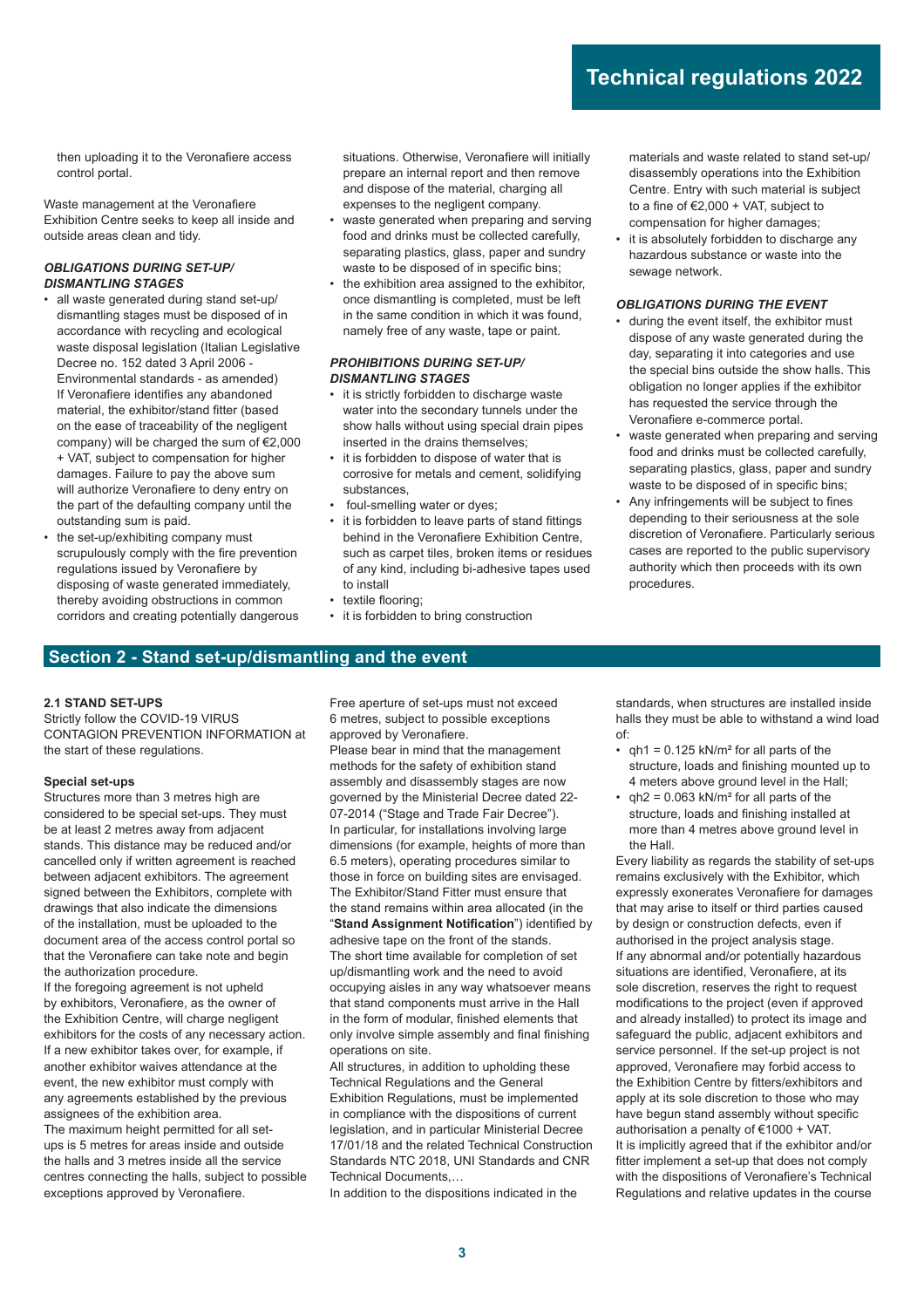of the event, or with the project notified to Veronafiere or otherwise without the written authorisation of Veronafiere, then the exhibitor/ fitter shall be responsible for damages caused and being caused to Veronafiere and third parties by such conduct.

It should also be noted that information concerning the installation site and the exhibition centre listed in Annexes I and IV to Ministerial Decree dated 07/22/2014 is included in the Veronafiere Technical Regulations. For installations in outside areas, structures must be rigidly secured to the ground using ballast weights or equivalent systems; if such an anchoring system is not installed or is inadequate, the exhibitor or fitter shall install a suitable anchoring system at their own cost as soon as possible. For safety reasons in the absence or inadequacy of the stand structure anchoring system, Veronafiere may intervene even without giving notice to the Exhibitor - on such structures by installing anchoring systems as it deems appropriate; the costs of this intervention will be borne by the exhibitor. **Scaffolding**

For the construction of the scaffolding the Pi.M.U.S. must be loaded on the access control portal - Assembly, use and disassembly plan prepared pursuant to article 36 quater of Italian Legislative Decree 81/2008 as amended. Customising the external façades may only and exclusively be performed by Veronafiere (see following point 2.1.5.).

#### **Heavy machinery**

The positioning of equipment, exhibits or set-ups weighing more than 5,000 kg must be authorized in advance by Veronafiere. Such authorizations do not involve any liability, which in any case remains with the Exhibitor.

#### *STAND CONSTRUCTION OBLIGATIONS*

- minimum ballast of 50 kg distributed on all vertical elements for tensile structures or structures with roofs. In this regard,
- may we remind you that it is forbidden to drill floors to secure tie rods to the ground.
- all vertical elements in the set-up, especially those standing on the ground (including any bracing), must
- withstand linear horizontal overloads applied to the walls at a height of 1.20 m from the respective walk-over surface or applied to the parapets or handrails at the height of the upper edge, of at least 1 kN/m, i.e. at least equal to 1 kN concentrated for elements less than 1 metre long.
- read the EVENT DUVRI (Interference Risk Assessment Document - Italian Legislative Decree 81/2008 as amended) published on the access control portal and the notifications and procedures to be followed inside the Exhibition Centre regarding the management of the covid-19 pandemic emergency;
- companies inside the Exhibition Centre must prepare an "OPS" "Operational Safety Plan", in which the risks
- of set-up and dismantling activities are assessed, as well as indicating the prevention and protection measures adopted, to be kept available inside the stand (during all stages: set-up, use during the event and dismantling) for any controls by competent bodies;
- strictly comply with the accident prevention regulations envisaged by Italian law, in particular the provisions of Legislative Decree no. 81/2008 as amended;
- provide all employees with personal protection equipment (PPE) while working in the exhibition centre (set-up and dismantling operations);
- an ID badge with photo and personal details of the worker, as well as the reference Company, must be visibly worn at all times in accordance with Italian Legislative Decree 81/2008 as amended;
- fire hydrants and every other fire-fighting system and relative signs must remain clearly visible and accessible from the front;
- leave electricity power points, telephone connection boxes, drains and any other technical service clearly visible and usable, even at night,
- leave lifts, hoists, gates and vehicle driveways unobstructed;
- ensure total access and use of emergency exits, transit zones and escape routes by avoiding any obstruction or protuberance that may impede such access;
- use materials conforming to current legislation;
- assigned spaces must be managed and maintained safely, efficiently and clean, in accordance with regulations, and kept in good
- condition of use, especially as regards work areas;
- if non-EU workers are employed, only persons in compliance with immigration laws and stay permits may be employed;
- it is forbidden to involve children under 16 years of age in set-up and dismantling stages;
- all tools and equipment used in the Exhibition Centre must be suitable for their intended use, fitted with safety systems
- as required by law and used by suitably trained and informed personnel;
- only transparent polyethylene sheets should be used to protect floors with carpeting;
- carpet tiles may be secured to the Hall flooring only with double-sided canvas tape.
- only safety glass (toughened or laminated) may be used in installations and must be indicated as such by means of
- specific notices or self-adhesive labels. In the event that such material is in direct contact with the public and
- has no protection, the following must be presented: - certificate stating that laminated safety glass compliant with UNI 7172 is used; - Declaration of good assembly workmanship.
- implement complete and "decorous" set-ups

that are also duly finished using neutral colours on walls adjacent to other stands; if

- such finishing in not ensured, a penalty of €500 will be issued to the exhibitor/stand fitter as well as the right to claim greater damages as applicable;
- limit the formation of continuous walls or closures using various elements (panels, flower vases, etc...) to max. 50% of the length of the open sides;
- for stands with enclosed spaces, provide at least one emergency exit towards a "safe place" every 100 sq.m. in addition to the normal entrances and indicate the escape route from the stand area in all locations and/ or settings; these signs must
- function with their own independent power supplies and be visible when the Hall's electrical lighting plant is switched off;
- entrances/exits for the stand, or parts of it, may not be less than 120 cm wide and 220 cm in height and must be fitted with signs having independent power supplies;
- in Halls 2-3-6-7-10 and the Margherita Hall, false ceilings are only allowed if made using grid-type and/or perforated panels, or fabric with certified permeability and fireproofing, in order to ensure correct operation of the sprinkler system in the event of a fire;
- use appropriate labels with the name of the exhibitor/fitter to identify any tins of paint or solvents used during the set-up stage;
- for stands equipped with a platform having an area of more than 32 square meters (maximum raised flooring allowed of 0.16 meters, tolerance for ramp insertion: 3 cm), the installation of ramps having a minimum width of 0.90 metres is mandatory. The slope of the ramp must not exceed 5%. For further specifications, see items 8.1.10 and 8.1.11 of Ministerial Decree n° 236 dated 14/06/1989 and Article 20 of Regional Decree n° 509 dated 02/03/2010. If the stand has a platform of less than 32 sq.m., a mobile ramp must be provided.
- if set-ups have platforms, their edges must be clearly identified with appropriate colours.

#### *STAND CONSTRUCTION PROHIBITIONS*

- occupy, even momentarily, aisles and/or unassigned areas with any type of material and/or vehicle;
- apply loads to the existing structures prepared by Veronafiere and the Halls (walls, lighting poles, busbars, even including lightweight posters, cables, panels, banners) where not authorized by Veronafiere;
- perform excavations or modify the status of exhibition areas:
- drill, insert nails and/or screws into the existing structures made available by Veronafiere or any internal and external surface of the halls, tensile structures or Exhibition Centre infrastructures;
- handle and/or move, even partially, the pre-fitted structures supplied by Veronafiere S.p.A., without specific written authorization;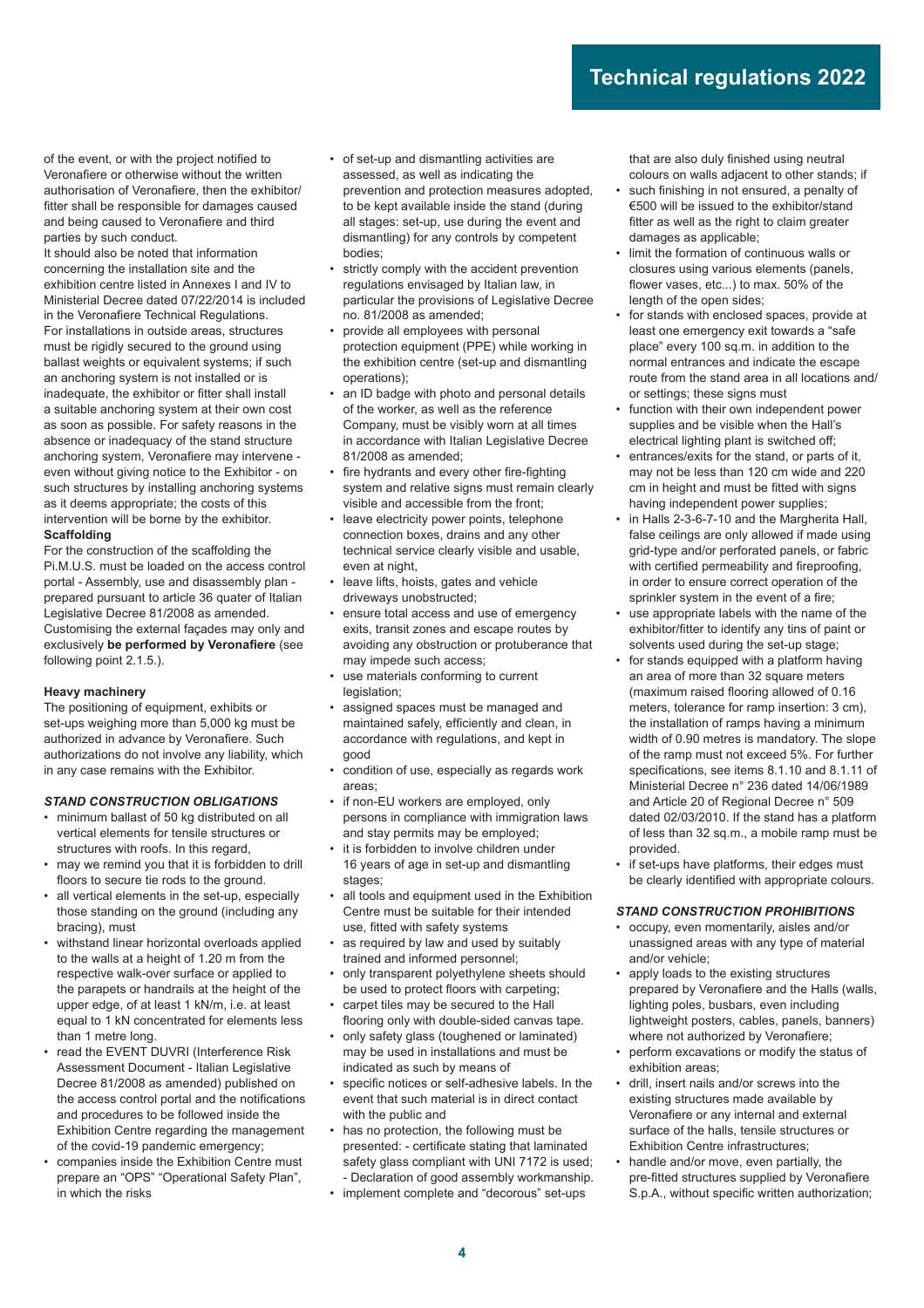- modify/tamper with the electrical equipment made available by Veronafiere and/or move individual components and/or make direct connections to these circuits. Any changes that may be necessary must only be implemented after requesting intervention by Veronafiere staff. Failure to comply with these prohibitions will result in the cancellation of the certificates of conformity and the consequent interruption of the electricity supply;
- stack blocks of marble, where not expressly authorized by Veronafiere;
- position marble blocks having base size less than 1/3 of its height;
- exhibit flags kept taut by counterweights;
- leave suspended loads on the booms of cranes, lifting plant, etc. (both during the event itself and outside show hours);
- the use of plasterboard at a height of more than 20% of the areas making up the stand. The use of this material must be limited to finishing or small portions of the set-up.
- paint stand structures inside the Halls, by hand or using sprays, using paints and/ or enamel glazes and/or washable paints, nor apply fire-proofing treatments to stand materials inside the Halls;
- the use of the following materials:
- Paints of any kind and brushes/rollers;
- Solvents;
- Spent oils of any kind, lubricants and coolants;
- Various glues/bonding agents of any type;
- Empty containers of dangerous substances; Tyres.
- perform welding work of any kind and nature or in any case use naked flames;
- the following products must not be used on the floors of halls or tensile structures: fuel oil, petrol, chemical products or solvents which may damage or modify such flooring;
- apply paint, glue, adhesives or other products harming the floors, walls and existing structures owned by Veronafiere;
- drag heavy loads, strike the floor with blunt instruments, circulate in the Halls and tensile structures with vehicles without rubber wheels or that in any case may damage the flooring;
- overload the floors with a distributed load in excess of the values indicated in the following table (also see last page):
- outdoor exhibition areas (capacity refers exclusively to the exhibition area) 10,000 kg/ sq.m.
- Margherita Hall, Palaexpo Basement 400 Kg/ sq.m.
- 2nd Floor Palaexpo 1,000 Kg/sq.m.
- Halls 2-3-9 4.000 Kg/sq.m.
- Halls 1-4-5-6-7-8-11-12 2.000 Kg/sq.m.
- Hall 10 1.000 Kg / m2
- Temporary tensile structures 500 Kg/sq.m.
- For access to the 2nd Floor of Palaexpo, maximum hoist dimensions are as follows: height 3.5 metres, width 3 metres, depth 6 metres. Maximum capacity is 10,000 kg

N.B.: the ground plans of individual Halls are available c/o Veronafiere and clearly indicate points (trap doors, areas with cellars, drains) having different capacities from those listed above. In the event of concentrated loads, the exhibitor is required to implement (at its own expense) all measures needed to distribute the load over a sufficiently large floor area in order not to exceed these limits and thereby avoid damage to the flooring;

- bring explosive, detonating, asphyxiating, flammable and otherwise hazardous materials into the Exhibition Centre without the necessary authorizations issued by competent authorities and the prior authorization of Veronafiere itself;
- operate machinery on display unless authorized in advance by Veronafiere (see Section 4 - Operating Machinery);
- take products and materials out of the Exhibition Centre during the course of the event, unless otherwise permitted in writing by Veronafiere:
- distribute advertising material (magazines, catalogues, etc.) outside the company's own stand area. The Veronafiere Sales Office may grant special permits;
- use the Veronafiere trademark;
- introduce dogs of any breed and size into the Exhibition Centre during set-up, event days and dismantling stages, unless in compliance with applicable local and national legislation;
- conduct any kind of political propaganda in the Exhibition Centre;
- cause harm or disturbance of any kind to the proper holding of Events, on pain of immediate
- exclusion from the Exhibition Centre;
- play music, make sounds or noises inside the stand having an intensity greater than 73 db measured at 1 metre from the source of the noise;
- Smoking is absolutely prohibited in all Veronafiere's indoor facilities (halls, temporary tensile structures and other such venues).
- produce fumes or mists of any kind that even slightly diminish visibility inside the Exhibition Centre;
- use any kind of portable ladders for prolonged operations, for which builder's stages, scaffolding or overhead platforms should be used;
- introduce and use LPG and/or methane gas cylinders inside the halls;
- perform, in person or through third parties not authorised by Veronafiere, direct connections to utility services (water, electricity, telephone, etc.);
- leave machinery or vehicles on display with full fuel tanks:
- leave stand set-up materials such as carpet tiles, plasterboard and residues of any kind in the Halls (see point 1.3 Waste Disposal)
- exhibit balloons and inflatable structures or the like in indoor and outdoor areas unless specifically authorized by Veronafiere;
- lay or install supports used to supply technical services on floors or at height along passageways;
- circulate with vehicles in areas open to the public during the event (with the exception of emergency vehicles,
- service vehicles for the disabled, and Veronafiere service vehicles).
- the use of electric vehicles of any type during the event with the exception of vehicles authorized by Veronafiere;
- use of drones of any size unless expressly authorized by Veronafiere in internal and external areas, with the exception of dynamic areas.
- Access to the exhibition centre with cameras, camcorders, video-recorders and any other kind of apparatus for filming facilities inside the exhibition centre and the items on display without prior authorization.
- In the event of any infringements/breaches of the dispositions issued by Veronafiere or the foregoing bans, Veronafiere may declare the legal relationship with the Exhibitor to be terminated and equally exclude the Exhibitor from the event without the latter being entitled to any reimbursement and/or compensation, whereas Veronafiere itself reserves the right to claim further damages. Infringements of prohibitions or non-observance of obligations will in any case be notified in writing and may lead to fines.

#### **2.1.2 MEZZANINES**

Only for events envisaging this possibility in the "General Exhibition Regulations". The mezzanine stand project must be uploaded

to the access control portal at least 90 days before the start of the event. The installation of a mezzanine stand involves

an increase in the basic tariff per square metre applied to the raised surface as indicated in the "General Exhibition Regulations". Permits and intervention by Veronafiere do not imply, on its part and for any reason whatsoever, any liability which in any case remains entirely with the exhibitor. Mezzanine structures may not be installed

inside the Service Centres and Palaexpo. The mezzanine must comply with the following construction standards:

- enclosed opaque walls having a total length of less than 50% of the perimeter of the mezzanine area;
- The minimum internal height calculated from the walk-over flooring (platform or Hall flooring) at the lower intrados of the ceiling must be at least 2.40 metres;
- The minimum internal height measured from the walk-over flooring of the 1st mezzanine floor to the intrados of Veronafiere structures must be at least 3.50 m;
- The portion on the first floor must be 0.5 metres from the aisles;
- Parapets: minimum height calculated at 1 metre from the walk-over surface; horizontal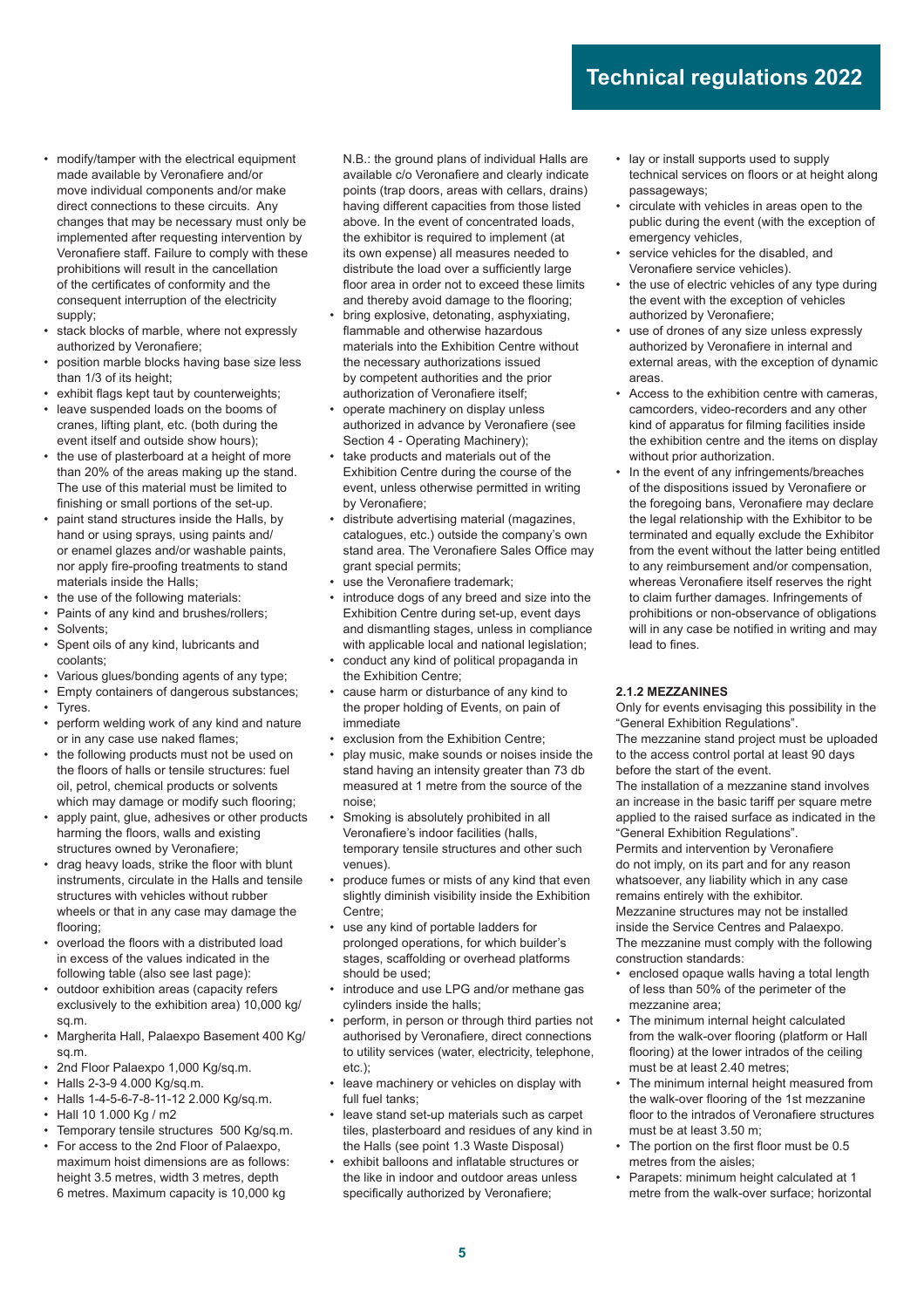linear overload on the handrail of at least 3 kN/m;

- The load-bearing structures and the floor must also be capable of withstanding, in addition to their own weight, a uniformly distributed vertical overload of at least 5 kN/ M2;
- For mezzanines of more than 100 sq.m., 2 staircases must be prepared for areas up to 180 sq m, and then n° 1 staircases for every each additional 80 sq.m., all with:
- minimum width of 120 cm (example: for an area of 200 sq.m., in excess of 180 sq.m., n° 3 staircases 120 cm wide are required). **N.B.** for areas over 100 sq.m., the staircases should be placed in reasonably opposite positions;
- The escape routes from the mezzanine must be suitably signposted with normal and illuminated emergency signs.

STEPS, RAMPS, STAIRS AND LANDINGS

- **Steps** must have a rectangular design and constant dimensions. The treads must be no less than 30 cm and the risers no less than 18 cm
- Trapezoidal steps are allowed provided that the tread is at least 30 cm as measured at 40 cm from the central pillar or the internal parapet.
- **Ramps** must be no less than 1.2 metres wide.
- There must be no less than three and no more than fifteen steps.
- **Staircases** open on one or both sides must have railings or banisters at least 1 metre high designed to withstand stresses caused by people moving quickly in emergency or panic situations.
- There must be no protrusions in the stairwell up to a height of 2 metres from the walk-over flooring.
- Stairs more than 3 metres wide must be fitted with a central handrail.
- Handrails along the walls must not protrude by more than 8 cm and their ends must be rounded downwards or, using a coupling, in towards the walls themselves.
- Spiral staircases are only allowed in the case of intermediate floors that are not open to the public but only for use by service staff.
- Landings must have the same width as the ramps.

#### **2.1.3 SPECIAL SUPPLIES**

Any additional requests for special supplies (such as: **overhead electrical systems, special exhibition stands** etc.) must reach Veronafiere 90 days prior to the start of

set-up work and contain all the necessary specifications to allow correct economic and feasibility analysis.

#### **2.1.4 SIGNS AND ADVERTISING BILLBOARDS**

Signs and advertising billboards installed at more than 3 metres above ground are subject to written approval by Veronafiere and the advertising fee defined by Veronafiere, as well as Municipal tax:

All advertising notices (even under 3 meters) facing neighbouring stands must maintain a minimum distance of 2 metres from these stands (this distance can be reduced/cancelled only on presentation of a written agreement with all neighbouring exhibitors).

#### **2.1.5 STRUCTURES SUPPORTING SIGNS AND SCENIC HALL FINISHINGS**

Registered exhibitors may ask Veronafiere to customise the structures supporting signs and the external façades of exhibition structures (only for duration of the event itself).

A written request must be sent to Veronafiere at least 60 days before the start of set-up work for the event which, following checks, may or may not issue such authorization.

In the event of approval, Veronafiere will send the applicant a specific cost estimate which. if accepted, must be returned within 5 days of issue.

Only Veronafiere itself may customize the sign holder structures and external façades of the halls and infrastructures.

#### **2.1.6 ADVANCE ENTRY/TIMETABLE EXTENSIONS**

**Early entry** requests must be sent to Veronafiere before the start of the set-up stage. On receiving the above-mentioned form, Veronafiere provides written feedback to the exhibitor/stand fitter. If early entry is approved, the applicant is required to pay the following sum:

• For each single day in advance =  $€500 + VAT$ 

**Time extensions** must be requested though "SATE" by filling out the form and attaching the company business card.

No time extensions are issued on the eve of the event. The rates are:

- Hourly extensions until  $23:30 = 6100 + \text{VAT}$  / hour or part hour (valid for all days)
- Hourly extensions after  $23:30 = 6150.00 +$ VAT /hour or part hour (valid for all days)

As of 19.30 on the eve of the event, an hourly penalty of €150 + VAT is applied to exhibitors/ fitters who have not yet finished their work. Payment for the service is on-sight of invoice.

#### **2.2 STAND DISMANTLING AND CLEARANCE 2.2.1 GENERAL REQUIREMENTS**

Demolition or dismantling work must proceed with caution and due order from top to bottom in a manner that does not jeopardize the stability of load-bearing, connection or any adjacent structures.

In particular, work operations must not occupy spaces outside specific work or stand areas in question;

#### **2.2.2 METHODS**

In case of sale or transfer without charge of products exhibited, the official shipping agent will collect the material and store it in its warehouse. It is responsible for delivering the material to the respective buyer/beneficiary. On exit, Veronafiere can carry out vehicle inspections.

The dismantling of exhibition areas must be completed in accordance with the "General Exhibition Regulations".

For every day that assets or goods remain in the Exhibition Centre beyond the term defined for disassembly and clearance of stands, the exhibitor will be charged a sum of €1,000 + VAT by way of penalty, or other compensation in the event of damages in excess of this sum. In relation to Veronafiere's organisational requirements and after 30 days from the last day for "Stand Disassembly and Clearance", Veronafiere may transfer assets that are unclaimed or otherwise left in the Exhibition Centre c/o the Warehouses of the Veronafiere Transport Delegate where the goods shall remain at the disposition of their legitimate owners; all risks and expenses for transfer and storage in these warehouses, as per Articles 1787 and thereafter of the Civil Code, shall be exclusively borne by the Exhibitor. The exhibitor accepts exclusive responsibility for any and all damages or events that may occur before, during and after the exhibition. Abandoned **waste material** (wood, carpet tiles, paper, cardboard, etc.). Veronafiere will arrange for cleaning and disposal and charge the fitter/

exhibitor for the costs incurred based on the current rates charged by authorized tips-landfills for each type of waste.

In relation to the adhesive used to secure stand flooring to the floor of the hall, if it is not removed, Veronafiere charges €25.00 + VAT for each metre left in the exhibition area directly to the fitter/exhibitor to whom the areas was assigned as partial coverage of the costs for removing and disposing of such adhesives.

### **Section 3 - Ceiling appendages and suspended structures**

## **3.1. APPENDAGES AND SUSPENDED STRUCTURES**

Appendages in the halls of the Verona Exhibition Centre can be requested using the specific form. Requests will be evaluated if they initially meet the conditions defined in the following General Requirements paragraph.

#### **3.2. GENERAL REQUIREMENTS**

• The "Appendages" service may be provided in all the halls of the Verona Exhibition Centre.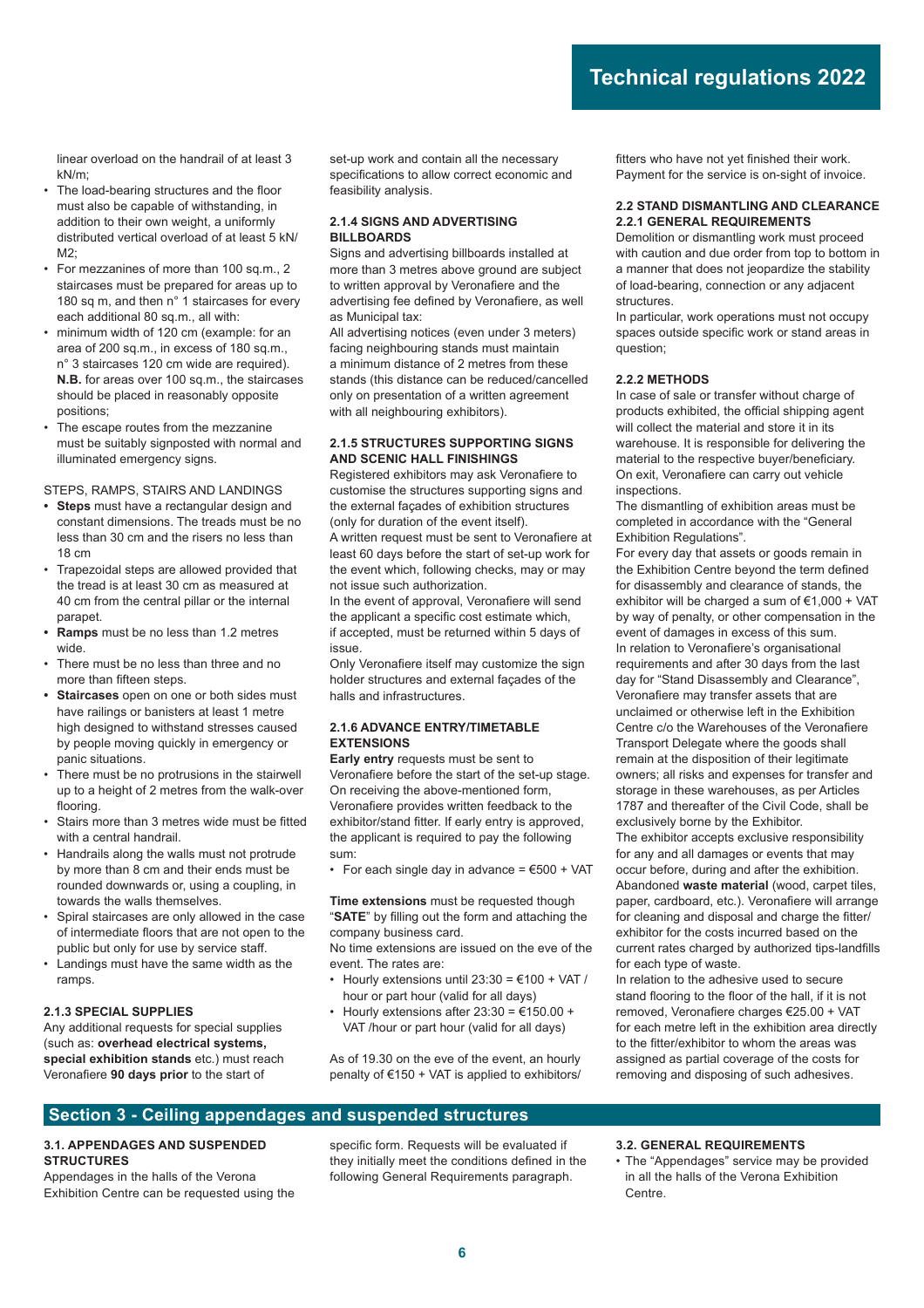- The "suspended structures" service involves the supply of special cables hooked to the ceiling which can be used to hang structures and lighting systems owned by exhibitors or their trusted fitters, or hired from Veronafiere S.p.A. itself:
- The provision of cables hooked to the ceiling is the exclusive competence of Veronafiere S.p.A., while operations to secure structures not supplied by Veronafiere S.p.A. must be performed by the exhibitor or its trusted supplier;
- The location and number of cables supplied by Veronafiere S.p.A. will be defined in the technical project sent by the Exhibitor in relation to the location of points from which cables may be suspended.
- The free end of the cable supplied by Veronafiere S.p.A. will be fitted with a special. certified connector hook (cringle);
- The cables will be positioned at a height equal to or less than the height requested by the Exhibitor, in full respect of the maximum height permitted by the Event Regulations;
- The height above ground of the suspended structures, unless otherwise authorised by the Veronafiere S.p.A./Operative Secretariat, must comply with the height indicated in the General Exhibition Regulations;
- The maximum load-bearing capacity of each hook provided by Veronafiere S.p.A. is 150 kg (concentrated);
- The cables supplied by Veronafiere S.p.A. may only be attached to especially prepared structures with distribution in the Halls in good time (contact the Veronafiere S.p.A. Technical Office to ascertain the existence of such points in the area above the area assigned to individual exhibitors);
- If the area above the site assigned to the Exhibitor does not have the specific structures described in previous points or their location is unsuitable for the exhibitor's requirements, special additional hook-up systems can be supplied on hire as agreed upon on a case by case basis with the Veronafiere S.p.A. Technical Office;
- In order to secure its structures, the exhibitor or its trusted fitter, must use suitable systems that ensure perfect anchorages. Any steel cables used must have a diameter of no less than 5 mm and any link chains must have a bar diameter of no less than 6 mm;
- All items used to install appendages must be accompanied by appropriate certificates that clearly indicate the permitted capacities and failure loads and, where required, certificates pertaining to periodic checks as required by current regulations; this documentation must be available on the stand and made available on request;
- Appendages must be vertical; the exhibitor or its trusted fitter are not permitted to pull the cables provided by Veronafiere S.p.A. diagonally;
- In special cases, to be agreed with Veronafiere S.p.A., minimum tolerances may

be allowed but in any case of no more than 10°;

- Any appendages involving handling devices may be installed using manual hoists if performed with a maximum of n. 5 lifting devices; if at least 6 lifting devices are involved, they must be electrical and controlled by a control unit;
- The areas of interference for suspended structures and/or appendages must always be kept clear during handling stages; during such stages, in addition to the lift operators, there must be a coordinator having personal responsibility for controlling all movements and monitoring the interference area;
- Suspended loads must be installed in accordance with Ministerial Circular n° 1689 dated 01.04.2011; in particular, the loads applied to the structures (lighting fixtures, loudspeakers, etc.) must be secured to them not only by specific design elements but also by additional hooks (metal cables, ring chains) to ensure safety in the event of failure of its own fastening systems;
- For evident safety reasons, mixed suspension systems (ceiling suspension + ground support) will only be allowed if the elements standing on solid bases on the ground are suitably protected against accidental impacts;
- Safety hooks to ensure the stability of setup structures standing on the ground will only be allowed if they are implemented in accordance with these dispositions, including the presentation of required documentation;
- Ceiling appendages must not interfere with the lighting in the Hall;
- If electrical equipment is installed in/on suspended structures, such equipment must be powered using the sockets available in the assigned area. Cables descending from suspended structures must be supported by suitable equipment (e.g. steel cables or columns standing on the ground).
- All hoisting and lifting appliances, including mobile/transferable/stationary hand-operated and electrical winches of more than 200 kg in weight, must be accompanied with commissioning documents in conformity with Ministerial Decree DM n° 8 dated 11 April 2011 as amended;

#### **3.3. DOCUMENTATION TO BE PRESENTED:**

The exhibitor or its trusted fitter must present the following to the Technical Services Office at least 60 days before beginning stand setup operations, even for structures supplied by Veronafiere S.p.A.:

- a) Request through the presentation of the specific hanging form and the attachments envisaged; in particular:
	- Executive designs, if possible in dwg format, indicating the dimensionalconstruction features and the materials used, namely:
	- Dimensional characteristics of the structures;
	- Characteristics of the materials used;
- Indication of the weight and position of envisaged loads (structures, spotlights, electrical cables, hoisting/lifting mechanisms, etc.);
- Structure load hypothesis, including the loads caused by wind, and verification of induced stresses on anchorages and any supports.
- b) Static calculation report for the structures, in Italian and signed by an accredited professional registered in Italy with the Order of Engineers or Architects having a specialist degree, highlighting compliance with current standards and Veronafiere S.p.A.

The static calculation report must contain:

- Executive designs, dimensional drawings with ground plan, side and axonometric views of the intended installation;
- Brief description of the structures and dimensional features of the installation;
- Characteristics of the materials used;
- Reference standards applied in order to prepare the static calculation report;
- Indication of the weight of the materials used (structures, spotlights, electrical cables, lifting/hoisting mechanisms, etc.);
- Structure load hypothesis, including loads caused by wind inside the Halls, and verification of induced stresses on structures and hauging points;
- Indications required in paragraph 10.2.1 of NTC 2018 approved by Ministerial Decree DM. 17/01/2018;
- Checks envisaged by current legislation. as regards respect of the load limits defined in these regulations.

Note that if the envisaged timing is not complied with, the request for appendages will be provided exclusively after requesting the certification service at the same time.

#### **3.4 NOTES**

Veronafiere S.p.A. eserves the right to install equipment and/or devices in order to verify compliance with the conditions defined in the General Requirements.

If Veronafiere S.p.A. finds shortcomings in relation to these dispositions (with special reference to providing documentation within the required time-limits) it will not authorise the installation of the appendage and, if already mounted, will close off the area underneath until complete removal or adjustment of the installation in accordance with the General **Requirements** 

In addition, suspension of utility services provided to the stand may be suspended, even partially (electricity, water, compressed air, etc.) and access to visitors may be forbidden.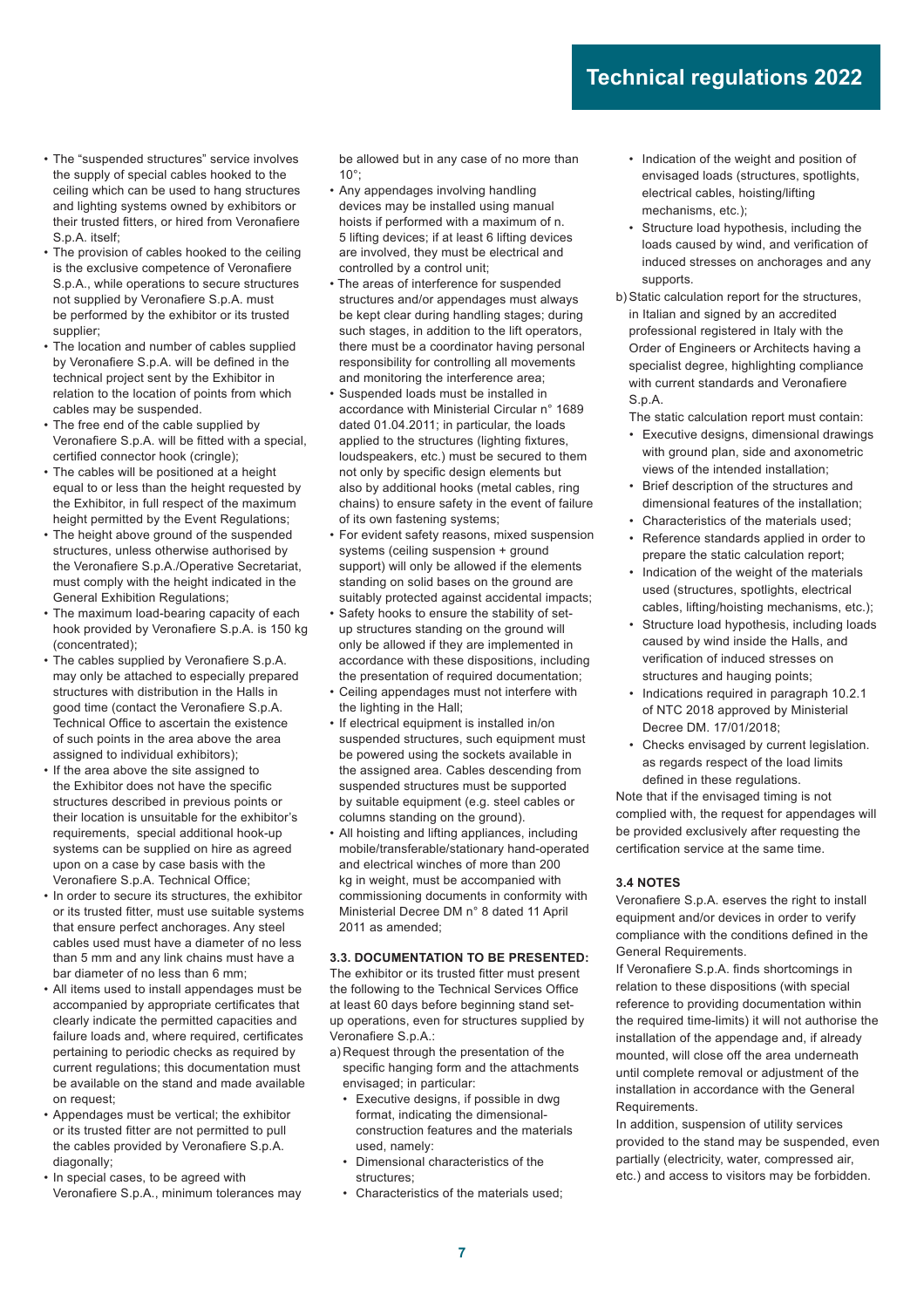## **Section 3a - Self-supporting metal structures without walk-over deck**

#### **3a.1. GENERAL REQUIREMENTS**

To be able to install self-supporting, wood, metal and even "American" structures, written authorization must be obtained from Veronafiere S.p.A.., that is issued only on presentation of the appropriate "Authorisation of structures" form.

Self-supporting structures, possibly equipped with safety appendages, may only be installed after requesting authorization from Veronafiere S.p.A.; by and no later than 60 days prior to the starting date of the event; the exhibitor or its trusted fitter must present the specific request form.

If Veronafiere S.P.A. does not receive this form requesting the authorisation service and/ or the "Certification Service" duly compiled and signed, any permit - even if issued by Veronafiere itself - will be considered void.

#### *3a.1.1.*

Suspended loads must be installed in accordance with Ministerial Circular n° 1689 dated 01.04.2011; in particular, the loads applied to the structures (lighting fixtures, loudspeakers, etc.) must be secured to them not only by specific design elements but also by additional hooks (metal cables, ring chains) to ensure safety in the event of failure of its own fastening systems.

#### *3a.1.2.*

If electrical equipment is installed in/on the structures, such equipment must be powered using the sockets available in the assigned area. Cables down from the suspended structures must be supported by suitable equipment (e.g. support columns on the ground).

#### **3a.2. DOCUMENTATION TO BE PRESENTED**

At least 60 days before the start of set-up operations involving self-supporting metal structures without walk-over flooring and even in the case of structures supplied or set-up by Veronafiere S.p.A., the exhibitor or its trusted fitter must provide the Technical Services Offices with the following:

a) Request for approval through the presentation of the specific "structure authorisation form" and the attachments envisaged; in particular:

- Executive designs, if possible in dwg format, indicating the dimensionalconstruction features and the materials used, namely:
- Dimensional characteristics of the structures;
- Characteristics of the materials used; • Indication of the weight and position of envisaged loads (structures, spotlights,
- electrical cables, hoisting/lifting mechanisms, etc.); Structure load hypothesis and verification
- of stresses induced on anchorages and supports.
- b) Static calculation report for the structures, in Italian and signed by an accredited professional registered in Italy with the Order of Engineers or Architects having a specialist degree, highlighting compliance with current standards and Veronafiere S.p.A. Technical Regulations or the Form requesting the certification service. The static calculation report must contain:
	- Executive designs, dimensional drawings with ground plan, side and axonometric views of the intended installation;
	- Brief description of the structures and dimensional features of the installation;
	- Characteristics of the materials used;
	- Reference standards applied in order to prepare the static calculation report;
	- Indication of the weight of the materials used (structures, spotlights, electrical cables, lifting/hoisting mechanisms, etc.);
- Structure load hypothesis, including loads caused by wind inside the Halls, and verification of induced stresses on structures and supports; in particular, for installations in outdoor areas, all actions induced by atmospheric loads, the ground anchorage systems envisaged and the procedures to be implemented in the event of loads higher than those in regulatory dispositions must be taken into account and explicated;
- Checks envisaged by current legislation.
- Verifications envisaged by current legislation and in particular the Indications required in paragraph 10.2.1 of NTC 2018 approved by Ministerial Decree DM. 17/01/2018.

Note that if the envisaged timing is not complied with, the approval service may be provided exclusively after requesting the certification service at the same time, where necessary.

#### **3a.3. NOTES**

If Veronafiere S.p.A. finds shortcomings as regards these regulations or discrepancies in relation to declarations that give rise to hazards for persons or things, the area underneath will be closed off until complete elimination or adjustment of these problems in accordance with dispositions.

If discrepancies are found during the set-up stage in relation to the foregoing declarations and/or undeclared structures, the Exhibitor may be fined  $\in 1000$ .

In addition, suspension of utility services provided to the stand may be suspended, even partially (electricity, water, compressed air, etc.) and access to visitors may be forbidden.

## **Section 4 - Veronafiere security and safety**

#### **4.1 GENERAL REGULATIONS**

Anyone entering the area must observe public safety laws and regulations, including by-laws and regulations inasmuch, emergency routes and exits must always be kept clear. Doors in the halls leading to emergency routes/ exits must open outwards. Emergency routes, exit doors and emergency stairs must not be covered or hidden by appendages and in any case must always ensure easy identification and access.

The corridors in the halls must never be obstructed by objects stored in and/or protruding from exhibition areas;. They also function, in the event of an emergency, as escape routes.

They are also required to observe all standards regarding safety, accident prevention, and injury to personnel and operators.

Veronafiere S.p.A. has a permanent "Security and Safety Service" staffed by qualified technicians who are authorised to ensure that all plant structures and other components comply with norms, and in particular with those concerning accidents at work, electrical plant, and the regulations of the local "Surveillance Commission on Premises used for Public Entertainment".

The "Security and Safety Service" may examine plans and check stands directly, take samples of set-up materials and may remove from the stand any material which is inflammable or considered dangerous.

It may also impose any other necessary measure to ensure general safety. Exhibitors are obliged to take prompt action upon the suggestions and advice of the "Security and Safety Service" which concern public safety.

The Exhibitor or person responsible for the stand shall allow all inspections and supply any information and documentation requested, such as fireproofing certificates, plant diagrams and specifications, etc. Veronafiere S.p.A. reserves the right to request inspections and static suitability declarations (or any other type of certification) under the full responsibility of the exhibitor, for any exhibition structure or internal or external fitting, which at the exclusive judgement of the Authority are considered suitable for ensuring the safety of the visitors, service staff and the general structure of the Trade Fair Authority.

The "Security and Safety Service" provided by Veronafiere S.p.A. is intended as an aid to Exhibitors. Veronafiere S.p.A. accepts no liability for failure on the part of the Exhibitors to observe legal norms and other regulations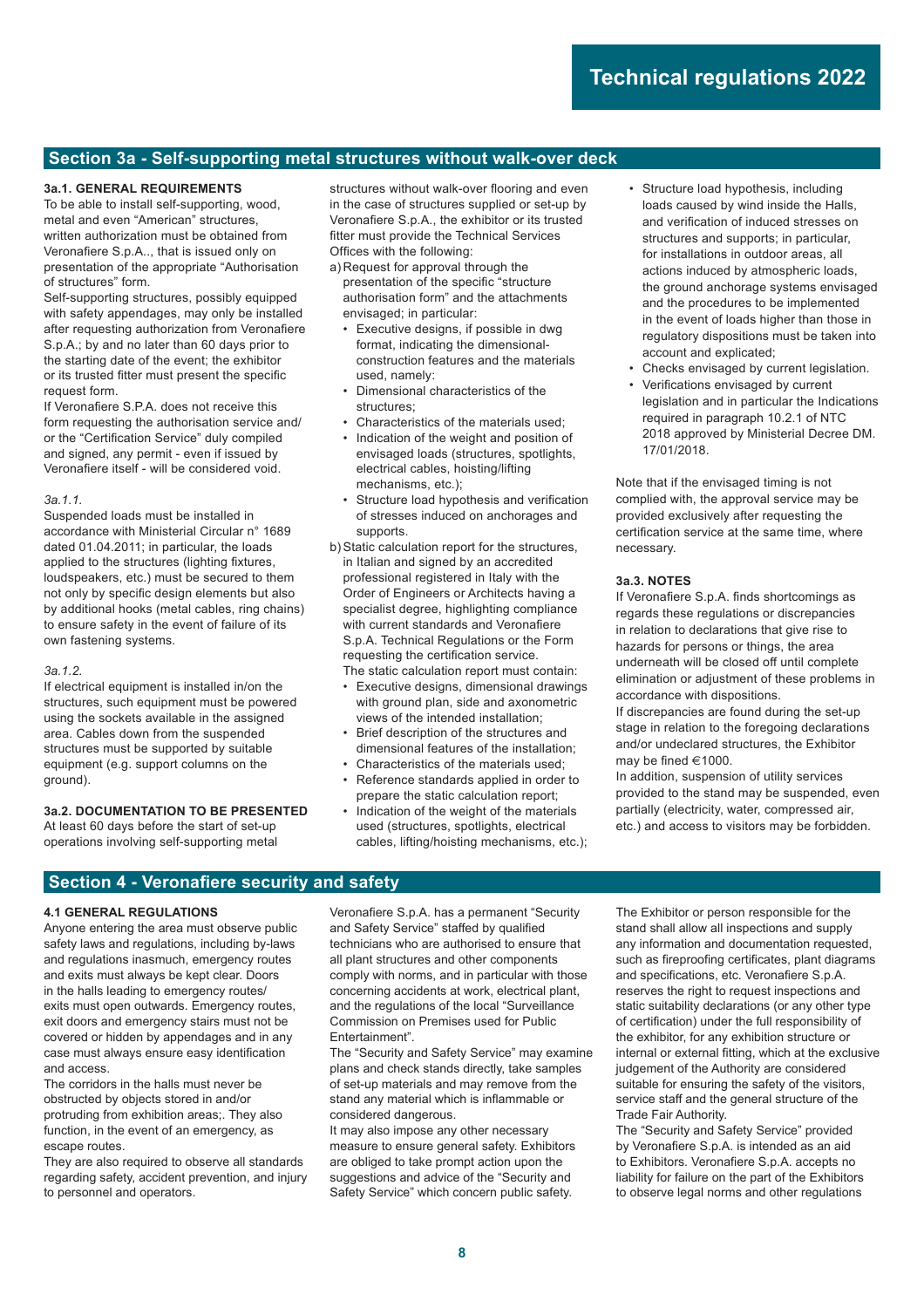currently in force.

To this end, employers are reminded that they are required to provide employees with appropriate and suitable equipment in terms of health and safety in the workplace.

#### **4.2 WORK-AT-HEIGHT**

For the work performed at height, suitable equipment include builder's stages, scaffolding and overhead platforms, which in any case must satisfy the requirements listed below.

Ladders may only be used for short inspections and work.

The main prevention measures during stand setup work are:

#### **BUILDER'S STAGES (UNI EN 1004, UNI EN 1298)**

Before use:

- make sure the metal elements are in good condition (especially: slotted and ball joints);
- check the conservation status of wooden decks and correct linkage of metal scaffolding;
- check the solidity and flatness of the support surface;
- make sure that the expected load (people + materials + equipment) does not exceed the maximum allowed for the builder's stage in question;
- make sure that the intended height of use does not exceed the maximum defined in the Use and Maintenance Manual or data plate affixed to the equipment:
- make sure that the uprights are vertical using a spirit level or plumb line;
- make sure that the builder's stage has anchorages to stable points at least every two levels (up 3.60 m) or (alternatively) that it is equipped with appropriate ribbing (see Use & Maintenance Manual);
- make sure the bridge is equipped with railings complete with foot stops on four sides for work at heights above 2 metres.

During use:

- Block the wheels;
- Do not use any equipment for work at height on the deck (e.g.: ladders or planks on trestles);
- Reach the work level exclusively using the hand ladders installed inside the builder's stage;
- Move the stage only when there are no people or equipment on board and only in its longitudinal direction;
- If the stage is not equipped with railings, wear a safety belt secured to the stage (which itself must be anchored to solid supports) at the height of the work deck;
- Avoid concentrated loads (people + materials + equipment) on decks, especially in the centre-line;
- Only place the material strictly closely and immediately necessary for the task to be carried out on the deck;
- Wear a protective helmet when working in the vicinity of a wheel-mounted bridge where

another person is working;

• Always keep the builder's stage at least five metres distant from power lines.

#### **LADDERS (UNI EN 131)**

- Simple portable ladders:
- Must be built using materials suitable for the envisaged conditions of use, such as iron, aluminium or wood, but must be sufficiently strong and have dimensions appropriate for the intended use. Wooden ladders must have rungs inserted into the uprights which themselves must be retained with metal tie rods inserted under the two outer rungs; ladders of more than 4 m in length must also have an intermediate tie-rod. In all cases, ladders must be equipped with non-slip devices on the bases of the two uprights and retaining systems or non-slip supports on the upper ends.

Ladders with click-fit elements:

- The length of such ladders in use must not exceed 15 m.
- For lengths up to 8 m, they must be fitted with section breakers

Double ladders:

- Must not exceed 5 m in height.
- Must be fitted with a chain or similar device to prevent the ladders opening beyond predefined safety limits.

Step ladders:

- Handrails must be installed along the ramp and railings around the perimeter of the deck.
- The steps must be non-slip type.
- Handling grips must be provided.
- Wheels may only be fitted on two pillars opposite the handling grips and non-slip pads must be applied to the two uprights with fixed feet.

#### Before use:

- The ladders must be at least 1 m higher than the level to be accessed, taking care to align the rung with the level in question (it is then possible to proceed with only one upright securely fixed).
- Ladders used to access to higher levels should not be placed in sequence with each other.
- Ladders mounted on the outside a construction or temporary works (scaffoldings) must be fitted with handrails and railings.
- Ladders must be distant from the vertical support by at least 1/4 of their length. It is forbidden to repair broken rungs with wooden strips nailed on to the uprights.
- Ladders used on uneven ground must be placed on a single firm support base.
- The site where ladders are installed must be unobstructed by any materials and distant from passageways.

During use:

• Free ladders must be held in place at the base by another person.

- During lateral movements, no worker should be on the ladders.
- Avoid using ladders that protrude excessively above the work level.
- Ladders must be used by only one person at a time and the weight of loads carried must be limited.
- When working at height, using click-fit ladders, another person must ensure continual vigilance of the ladders themselves from the ground.
- Always ascend and descend ladders facing the ladders themselves.

#### **4.3 MOVING MACHINERY**

Only in exceptional circumstances and upon prior written authorisation of the Authority may the machinery on show be operated, under the exclusive responsibility of the Exhibitor, and provided that such systems:

- Do not disturb neighbouring exhibitors and/ or Visitors through excessive noise, heat and vibrations;
- Are fitted with safety devices conforming with applicable safety and accident prevention regulations and standards;
- Exhibitors must adopt all other necessary measures to safeguard the personnel, image and security of neighbouring exhibitors, visitors, service personnel and **infrastructures**

Exhibitors in any case must make sure that such machinery is equipped with devices designed to prevent accidents, fires, noise, odours and emissions of gas or liquids. Exhibitors are also required to adhere to the verifications and dispositions defined by current law and regulations in order to obtain necessary permits from competent Authorities. Overhead loads are absolutely forbidden. The "Exhibition Centre Safety and Control Service" may at any time halt/prevent the operation of machines that may compromise the safety of Exhibitors and/or Visitors or otherwise cause undue disturbance.a

#### **4.4 CIRCULAR CONCERNING SAFETY DISPOSITIONS**

*A) Health and safety in the workplace (D.Lgs 81/2008 Consolidation Text)* With reference to current safety regulations and specifically to the dispositions envisaged by D.Lgs 81/2008 (health and safety in the workplace legislation), VeronaFiera S.p.A. has defined a new organisational form covering safety at work which includes a package of operative procedures having direct impact and specification application for the many and various activities involved in the exhibition centre

The company undertakes to harmonise its performances, activities and actions, as envisaged by this contract/order, with the requirements and/or dispositions as per D.Lgs 81/2008 (legislation covering health and safety in workplaces).

Whenever the company carries out its activities during exhibition event set-up and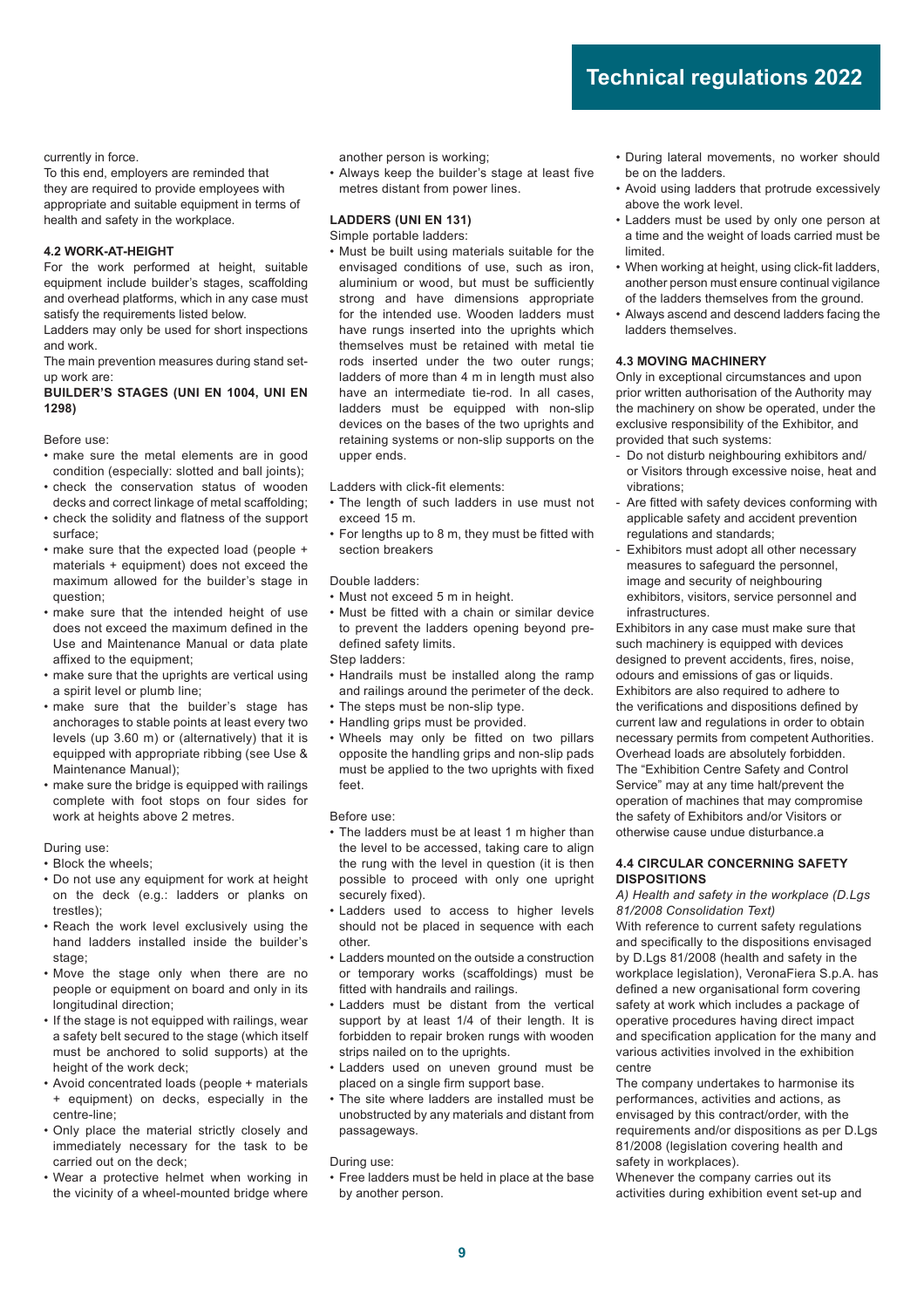dismantling periods, it must verify daily and/or in any case prior to the start of its specific activity on the reference day, the so-called DUVRI – interference risk assessment document – for set-up and dismantling stages in the exhibition centre for the current event which is available in pdf format through the Veronafiere S.p.A. Document Portal.

Every comment or integration concerning the DUVRI document must be promptly sent to the following e-mail address: sicurezza@veronafiere.it.

The Veronafiere S.p.A. Prevention and Protection Service is in any case always available for every necessary clarification. It is possible to contact Veronafiere S.p.A. SPP using this e-mail address sicurezza@ veronafiere.it.

Over and above the foregoing, the Company also hereby undertakes to inform its workers, suppliers, clients (and in any case any third party it may engage) of their responsibility for so-called "interference risk" costs, the contents of the DUVRI document and the emergency

measures adopted or to be adopted. *B) Operative procedures*

There follow the new operative procedures defined by Veronafiere S.p.A. within the scope of the new safety organisational model implemented for activities in the exhibition centre

Attachment 1: SURVEILLANCE PROCEDURE EXHIBITION CENTRE SAFETY (DOCUMENT PORTAL)

### **Section 5 - Fire prevention**

#### **5.1 FIRE PREVENTION**

All material intended for use in stand assembly (partition walls, backdrops, miscellaneous structures, platforms, cladding, fabrics, canvas ceiling units, curtains, carpets, etc.) shall NOT be INFLAMMABLE and shall be FIREPROOF AT ORIGIN, FIREPROOFED according to the regulations listed below including amendments:

Ministry of the Interior Circular N° 12 dated 17/05/80, Ministry of the Interior Decree dated 15.3.2005 (Official Gazette n° 73 dated 30.3.2005) and amendments as per Decree Ministerial dated 16/02/2009 (Official Gazette n° 48 dated 27.2.2009), Ministry a the Interior Decree dated 06/07/83 Official Gazzette of the Republic N° 201 dated 23/07/83, D.M. 02/06/84 G.U. N° 234 dated 25/08/84, D.M. dated 28/08/84 G.U. N° 246 dated 06/09/84 and amendments.

As envisaged by Presidential Decree DPR n° 151 dated 1 August 2011 for Activities n. 69 "Trade Fairs" and n. 65 "Places of Public Entertainment", as defined more fully by the Ministry of the Interior in its note n° 5918 dated 19 May 2015, Form 5/B with the "Declaration of materials for the purposes of fire reaction" must be uploaded to the web portal prior to entrance to the Exhibition Centre. Veronafiere S.p.A. may authorise machinery or vehicles to remain within the Exhibition Centre when required for exhibiting purposes. In this event fuel tanks shall be empty and batteries disconnected. During the entire set-up period and under the sole responsibility of the Exhibitor, samples must per available on the stand having minimum dimensions of 1 m2 of all set-up materials used and installed. These samples and relative type approval and/ or test certificates as per Ministerial Decree D.M. 26.06.1984, must be made available to Veronafiere S.p.A. on simple request.

#### **5.2 FIRE PREVENTION REGULATIONS**

The following table matches the Italian classes with the European classification system on the basis of Ministerial Decree dated 15/03/2005 (Official Gazette n° 73

dated 30.3.2005) and amendments as per Ministerial Decree dated 16/02/2009 (Official Gazette n° 48 dated 27/02/2009)

| Table T- Ground Installation |                                       |                                                                                                  |  |  |  |  |
|------------------------------|---------------------------------------|--------------------------------------------------------------------------------------------------|--|--|--|--|
|                              | <b>Italian</b><br><b>Class</b>        | <b>European Class</b>                                                                            |  |  |  |  |
|                              | Class 1                               | $ (A2_{FL} - s1), (A2_{FL} - s2), (B_{FL} - s1),$<br>(B <sub>FL</sub> -s2) (C <sub>FL</sub> -s1) |  |  |  |  |
| $\mathbf{H}$                 |                                       | Class 2 $(C_{FL}$ -s2), $(D_{FL}$ -s1)                                                           |  |  |  |  |
| Ш                            | Class 3 $\Big $ (D <sub>FL</sub> -s2) |                                                                                                  |  |  |  |  |

### **Table 1- Ground Installation**

#### **Table 2 - Wall Installation**

|   | Italian<br>Class | <b>European Class</b>                                                                                                                                         |
|---|------------------|---------------------------------------------------------------------------------------------------------------------------------------------------------------|
|   | Class 1          | $(A2-s1, d0)$ , $(A2-s2,d0)$ , $(A2-s3, d0)$<br>d0), (A2-s1, d1), (A2-s2,d1),<br>(A2-s3,d1), (B-s1,d0), (B-s2,<br>d0), (B-s1,d1), (B-s2,d1)                   |
| Ш | Class 2          | (A2-s1, d2), (A2-s2,d2), (A2-s3,<br>d2), (B-s3,d0), (B-s3, d1),<br>(B-s1,d2), (B-s2,d2), (B-s3, d2),<br>(C-s1, d0), (C-s2, d0), (C-s1,<br>$d1$ ), $(C-s2,d1)$ |
| Ш | Class 3          | $(C-s3,d0)$ , $(C-s3,d1)$ , $(C-s1, d2)$ ,<br>(C-s2, d2), (C-s3, d2), (D-s1,<br>$d0$ , (D-s2, $d0$ ), (D-s1, $d1$ ),<br>D-s2,d1)                              |

#### **Table 3 - Ceiling Installation**

|   | <b>Italian</b><br>Class | <b>European Class</b>                                                                                                      |  |  |  |  |  |
|---|-------------------------|----------------------------------------------------------------------------------------------------------------------------|--|--|--|--|--|
|   | Class 1                 | (A2-s1, d0), (A2-s2,d0), (A2-s3,<br>d0), (A2-s1, d1), (A2-s2,d1),<br>(A2-s3,d1), (B-s1,d0), (B-s2,<br>$d0$ ) (B-s3, $d0$ ) |  |  |  |  |  |
| Ш | Class 2                 | (B-s1, d1), (B-s2,d1), (B-s3,<br>d1), (C-s1, d0), (C-s2, d0) (C-<br>s3, d0)                                                |  |  |  |  |  |
| Ш | Class 3                 | (C-s1, d1), (C-s2, d1), (C-s3,<br>d1), (D-s1, d0), (D-s2, d0)                                                              |  |  |  |  |  |

- 1) All stand material (flooring, walls, ceilings) shall be certified according to classifications contained in the D.M. dated 26/06/84 by Centro Studi ed Esperienze, Ministero Interni, Roma Capannelle or by legally recognised Authorities and Laboratories no longer than 5 years before:
- 2) walls, curtaining and ceilings shall not exceed class 1;
- 3) materials used for ceilings or canvas ceiling units shall conform to class 1 tests for ceilings or drip-free curtaining;
- 4) floorings shall not exceed class 2 and shall be class 0 if emergency exits are to be accessed through the stand;
- 5) all materials shall be fitted in accordance with their certificates;
- 6) fireproofing products shall be used solely on materials specified in Ministerial test certificates or certificates from legally recognised laboratories;
- 7) materials requiring fireproofing shall be treated before entering the Exhibition Halls;
- 8) fireproofing may not be carried out inside the Exhibition Centre and shall be accompanied by a certificate stating: a) Company name, Hall and stand number;
	- b) a list of fireproofed materials
	- c) the date of fireproofing; d) the surface area treated;
	- e) the specifications of the fireproofing product used;

 f) duly signed details of the company which carried out the fireproofing;

- 9) all materials shall be certified for points 1), 2), 3), 4) and 5),and accompanied by proof of purchase;
- 10) use of the following materials is forbidden: uncertified plastic, synthetic fibre fabrics which cannot be fireproofed, paints and varnishes containing nitro-cellulose and oil, matting, trellises, wooden blinds, wallpaper and materials not accompanied by certificates as specified above. The Exhibitor (or Fitter) shall also comply with all regulations that may be issued by the Surveillance Commission of the Provincial Authorities as notified to Exhibitors.

 The use of naked flames inside the Halls is forbidden.

In particular, it is absolutely forbidden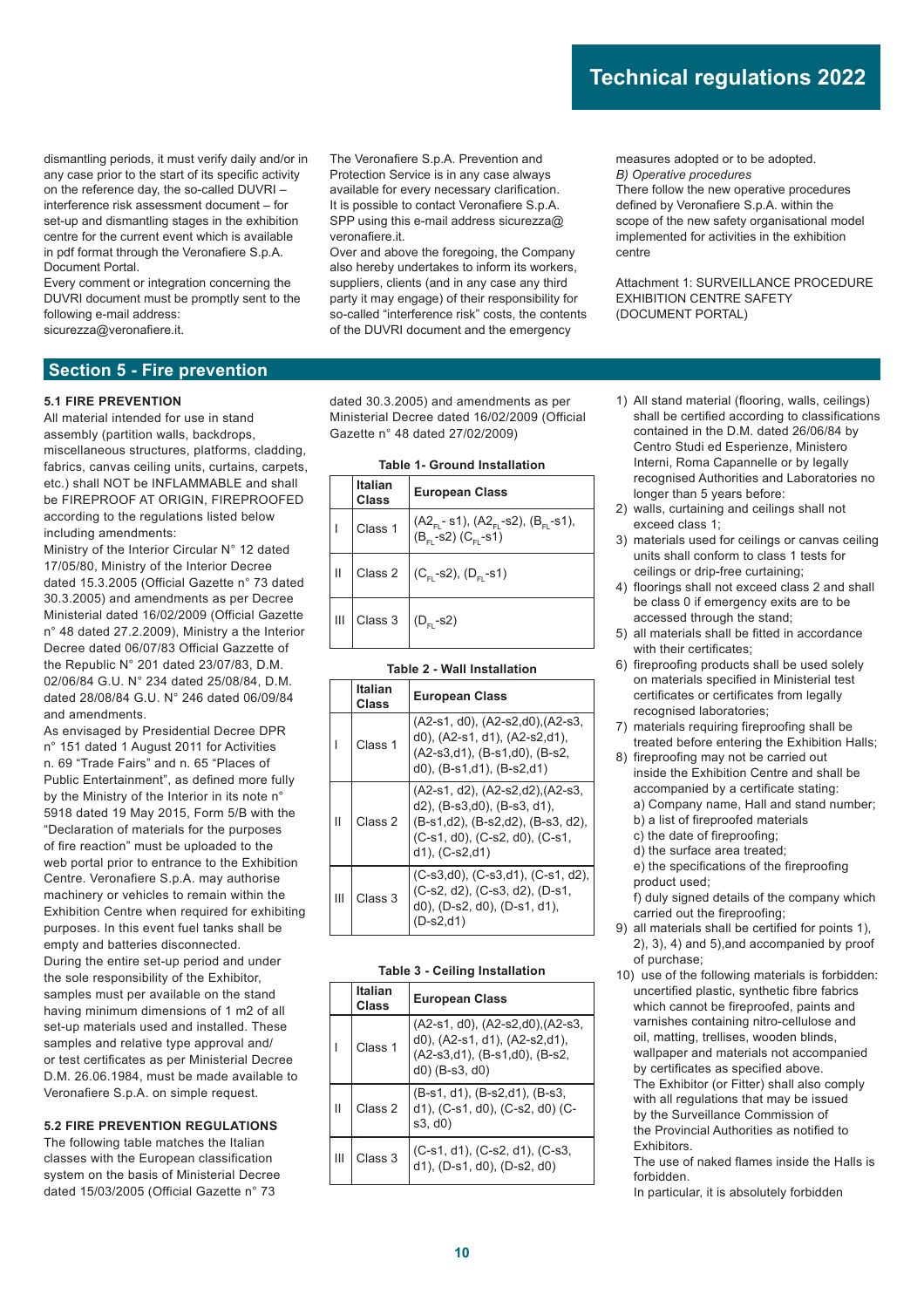to use cookers/stoves or other gas-fired equipment inside Veronafiere S.p.A.'s facilities

 For the purposes of fire safety only for external areas, it is preferable to use cooking appliances powered by only electrical energy; alternatively, the use of a Gaseous Fuel (GPL) necessarily implies some major limitations on the construction mode and the location of the booth and / or vehicle. The technical guidelines follow the provisions of the "Ministry of the Interior Fire Department, Public Relief and Civil Defense" circular dated 12/03/2014 (prot. 3794) and have been transposed into the SGSL by the PS procedure -11-DO1 which passively describes the authorization process for obtaining approval from the offices responsible for installing GPLpowered equipment or similar in extraneous areas.

 Each Exhibitor/Fitter is required to return the completed "Declaration of correct installation of classified materials for purposes of reaction to fire" Form, together with the Stand Construction Plan and the required enclosures by the specified date. The completion and submission of the form does not hold the Exhibitor harmless from liability for:

- a) keeping the original documents on the stand. These documents contain details of fitted materials and fireproofing treatment;
- b) taking all necessary steps to ensure the

safety of the stand.

 Emergency and first aid management indications are given within the Trade Fair Area are valid only for activities when the public is present. Even under emergency conditions, the exits used must be those which are normally used.

11)Every stand must be equipped with at least one fire extinguisher from 6 Kg, suitably identified clearby identified and easily mached, (1 every 100 sq.m. for stands inside the halls and 1 every 250 sq.m. for stands in outside areas) with a capacity of no less than 6 kg up to 100 sq.m. of exhibition area; larger areas must have one fire extinguisher every 100 sq.m.. In the event of infringement by Exhibitors, Veronafiere S.p.A. no later than the day after notification, to deliver the minimum number of extinguishers envisaged for the stand, debiting euro 50.00 for every missing fire extinguisher.

#### **5.3 GENERAL EMERGENCY AND SAFETY PROCEDURES**

During any event there is a contingent from the Fire Brigade on site.

Anyone who finds a fire, WITHOUT CAUSING ANY PANIC, must inform the people in the vicinity, the surveillance staff or porters, or the Fire Brigade (during the events they are present in the area). If able, the person will try to extinguish the fire using the means near to him (extinguishers and hydrants). The area must be evacuated in an orderly

manner and instructions will be given using the loudspeakers or a megaphone.

Everyone should behave in a responsible manner, avoiding the creation of panic among the visitors, and move in an orderly manner towards the exits without getting in the way of the emergency operations underway and assisting anyone who may need help, is panicking or feels ill. Lifts must not be used in case of fire.

#### **5.4 LIABILITY**

Exhibitors assume personal liability for any fire, any damage caused by non-conformity with current standards and the foregoing requirements and restrictions and shall also waive the Authority from any requests for compensation advanced by third parties. Non-conformity with these standards and those indicated in the Technical Regulations shall entitle the Veronafiere S.p.A. to take cautionary action against the exhibitor in the event of infringement of fire prevention standards, which may include, if measures integrating with overall security schedules have to be implemented, all charges for related expenses hereby estimated at no less than euro 500.00 for each 16 sq.m. stand or an injunction to dismantle the stand in part or in whole and the declaration of unfitness of the stand itself. Non-conformity with security standards may even involve legal action.

### **Section 6 - Technical safety standards for the design and installation of electrical plant**

#### **6.1 GENERAL STANDARDS**

All electrical installations within the stands, including power lines connecting to the Authority's electrical plant, are entirely the responsibility of the Exhibitor and must be "state of the art" and fitted in conformity with the current regulations.

Specifically, electric plant must strictly meet the requirements of:

- In accordance with D.M. 37/2008 CEI 64-8 standards;
- In conformity with standards approved by UNI, CEI or other standards authorities belonging to European Union member states.

The most recent issue only of the above standards and tables (together with any amendments) is valid. After installation of electric plant in the stand the Exhibitor/fitter shall submit a "Declaration of Conformity to Standards" to Veronafiere S.p.A., filling in the form enclosed in the "Exhibitor's Folder", a copy of which must be kept on the stand. Connection to Veronafiere S.p.A. mains supply shall be carried out solely by the personnel of the company officially appointed to do so by Veronafiere S.p.A. and after submission of the "Declaration of Conformity to Standards" duly

filled in and signed by a qualified electrician. All components of the electric plant must conform to CEI standards and carry IMQ certification or equivalent for foreign nations. The presentation of such certification to the supervising personnel of the Authority does not imply any liability on the part of the Veronafiere S.p.A.: all liability shall in any case remain with the exhibitor.

### **6.2 SPECIFIC REQUIREMENTS**

Veronafiere S.p.A. may request the preparation of an appropriate project and/or outline for electrical plant even if not expressly required by current legislation.

#### *a) Switches*

Electric plant must be fitted with a magnetothermic main switch with a capacity related to the input power, according to Ohm's law. This main switch shall be positioned "downline" of the mains connection provided by Veronafiere S.p.A. (Ducts all, floor electric socket or column switchboard) and "upline" of a series of differential magneto-thermic micro-switches, of 30 mA (0.03 A) and 300 mA (0,3 A), for machinery, with one micro-switch for each power line.

Power lines for lighting, light sockets and power shall be on separate circuits and protected from electrical relay undervoltage. Each micro-switch should protect the weakest device or the smallest cross-section wire. The smallest permitted wire for feed lines is 2.5 sq. mm. The above switches shall be in a wall housing no less than 0.3 m above floor level.

#### *b) Power*

The power for each lighting circuit shall not exceed 2500 W.

#### *c) Connections*

Connections shall be made by terminals housed in insulated junction boxes. Connections to earth shall be through cable

heads and shall be guaranteed against loosening; they shall be of such a size that overheating caused by the earth current is not higher than the overheating of each feed wire earth, and shall be corrosion-proof.

#### *d) Sockets and plugs*

Sockets and plugs shall be: "of such type and so installed as to avoid mechanical damage, shall be fitted with earthed fuse wire, shall guarantee that voltage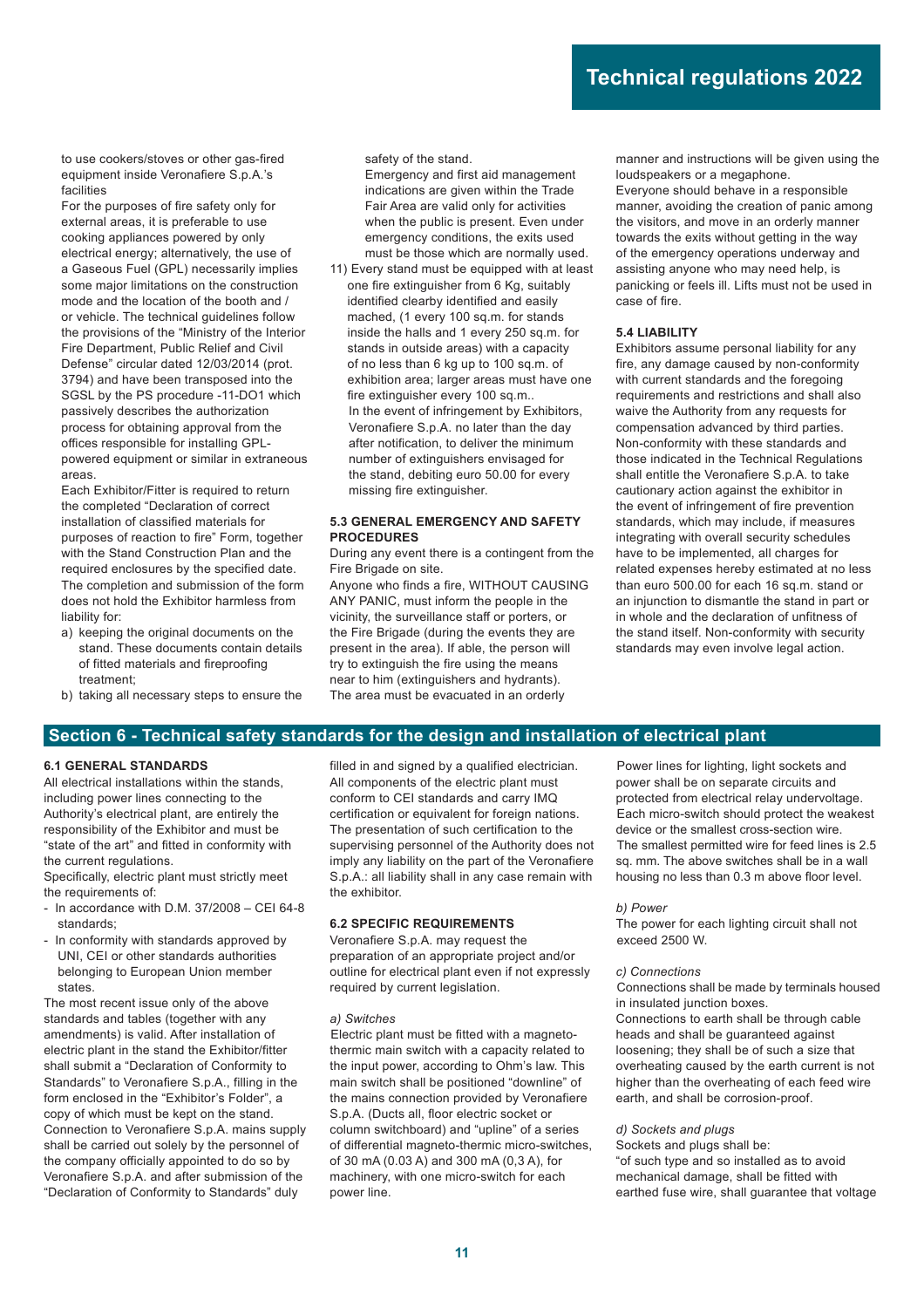wires cannot be touched and shall be fitted with blocking device."

"The plugs for single machines and equipment with a rated power above 1000 W shall be fitted with a switch placed upline of the plug and with valves for all poles except neutral so the plug can be activated or deactivated on open circuit." (D.Lgs. 81/2008).

"The sockets with a rated power above 15 A shall be fitted with a switch ensuring that plugs cannot be fitted or removed while they are carrying voltage."

In all areas open to the public, sockets within reach shall have single fuses against current overload (3.1.06 - CEI 64.10). In places where the public has no access, up to 5 sockets can be protected against overload by a single fuse. Multiple sockets are not allowed.

#### *e) Power points*

For obvious operational and safety reasons, access to all power points shall be guaranteed at all times and shall be free from machinery or other obstacles which might hinder security and mains connection work carried out by technicians of Veronafiere S.p.A.

#### *f) Cables*

Electrical distribution plant must be implemented with insulated cables in conformity with CEI 20-19 and CEI 20-20 standards. Wherever the risk of fire is higher, particularly beneath platforms, in air gaps and false ceilings, electrical lines must be implemented with cables with casings that do not propagate fire (CEI 20-22). LSOH cables (CEI EN 50267) are recommended for the distribution of frequently used plant. To avoid the risk of damage to unprotected cables and in particular in the presence of the general public, cables must be protected by ducts or pipes against likely mechanical stress.

Upon request, the Exhibitor shall provide a manufacturer's declaration, guaranteeing that cables conform to the above norms, or if supplied by foreign manufacturers, that cables have equivalent electrical, mechanical and fireproofing features. Cables shall have a crosssection according to load.

All cables used for connection to the mains shall have a minimum cross-section of 2.5 sq. mm.. In no case shall excess cables or wires be coiled. No lighting shall be hung from cables. Cables should be protected against mechanical damage to a height of 2.5 m.

#### *g) Connections to Earth*

All parts without voltage (metal casing), metal parts of machines connected to the current, and metal parts of lighting equipment shall be earthed (terminal provided by Veronafiere S.p.A.) by means of an insulated wire (colour: yellow/green) and to CEI norms.

#### *h) Controls and safeguards*

The controls and safeguards for electrical installations shall be housed in such a way that the public does not have access to them (1.3.06 - CEI 64.10).

It shall be possible to remove neon strip lights from their housing without touching any element carrying voltage.(see Articles 305 and 306 of D.Lgs. 81/2008).

#### *i) Lighting, spotlights*

Lights, particularly halogen lights, shall be kept at a sufficient distance from inflammable objects, 0.5 m for 100 W bulbs, 1 m for 100-300 W bulbs (11.8.04 - CEI 64.8 VVT). Halogen lamps shall be protected by glass.

#### *l) Protection against voltage and current overloads*

Protection against voltage and current overloads D.Lgs. 81/2008, together with indications given in Section V and VI of CEI 68-8 norms, concerning "protection against direct and indirect contacts" and "protection against current overloads".

#### *m) Luminous signs*

Luminous signs shall not move or flash and in addition to the above norms, the following norms shall apply:

- the voltage supply shall be no higher than 220 V.
- electric plant shall be to CEI norms, particularly with reference to feed lines which shall be fitted with high-sensitivity differential switches; signs and any metal supports shall be earthed. See articles 307 and 308 D.Lgs. 81/2008.
- signs shall be protected by glass or other suitable means ensuring that no contact can be made with electrical parts. There shall be no risk to the general public in case of breakage.

#### *n) Special equipment*

High-voltage equipment or machines which may cause damage to the mains electricity supply shall be suitably screened. Failure to provide adequate screening causing disturbance to the exhibited equipment and hence to other Exhibitors, shall give Veronafiere S.p.A. the right to disconnect the electricity supply and to debit any costs to the Exhibitor. Equipment requiring constant voltage Exhibitors shall be fitted with voltage stabilisers.

*o) Electrical tools and equipment and machines* Electrical tools and equipment, in particular induction ovens and resistance or arc welders, which work in vacuum conditions and hence with low rated powers, shall be re-phased in order to guarantee a power coefficient of no less than 0.9.

Any machines and their powered components must be protected with their own electrical safety systems (multi-pin valves, circuit breakers) dimensioned in accordance with the machinery's technical specifications to ensure protection against possible drops in voltage, surges and general failures affecting electrical systems up-line of such protection devices. Veronafiere S.p.A. will not be liable for any

damage caused to machinery and/or its components.

#### **6.3 CONDITIONS FOR ELECTRICAL POWER SUPPLY**

VERONAFIERE S.p.A. provides power as it is supplied by the national grid. Electrical energy cannot be supplied by Exhibitors to third parties. "Service sockets" may be used only while assembling or disassembling the stands for the use of tools. During this period provisional stand connections to the mains are not allowed.

#### *A) Electrical services*

The Exhibition Halls are fitted with the following services:

#### A1) Hall Lighting

Indoor Exhibition areas are provided with approximately 150 lux at one metre in height. A2) Service Sockets

"Service sockets" are the sockets within the Halls which Exhibitors may use for the purpose of assembling or disassembling stands.

A3) In halls protected CEE 16-32 or 63 Ampere sockets are available located in technical ducts in the flooring.

Exhibitors / Fitters must provide the electrical plugs required for power supply to their stands.

The mains electricity supply is three-phase 380 V;  $3P + N + E$ , or single-phase 220 V,  $P + N + E$ ; frequency 50 Hz.

Veronafiere S.p.A. can supply higher power, if requested, at the Exhibitor's expense. For machines with rated powers above 15 kW startup must be made with a device limiting peak currents.

#### *B) Connecting electric plant*

"The Exhibitor's folder" includes a "Booking Form for Connection of the Electric Plant" to the mains supply. Should this connection not be included in the "Essential Services" in the General Regulations, Veronafiere S.p.A. reserves the right, on the basis of other requests, and the technical difficulties involved, to supply the requested power or to decline to do so within the date and according to the conditions stipulated on the form. Connection to the mains will be carried out by Veronafiere S.p.A. technicians or company appointed by it after verifying that the electric plant fulfils all the requirements included in the "Technical Safety Standards for the Design and Installation of Electric Plant" and after submission of the "Declaration of Conformity to Technical Standards" completed and signed by a qualified technician. This declaration does not constitute a waiver of any liabilities, which remain with the Exhibitor.

The electricity supply is guaranteed for the duration of the Exhibition, one day beforehand (continuity of the service is not assured during the set-up stage).

Power is also interrupted one hour after closure of the exhibition and reset an hour before opening. Should Exhibitors have special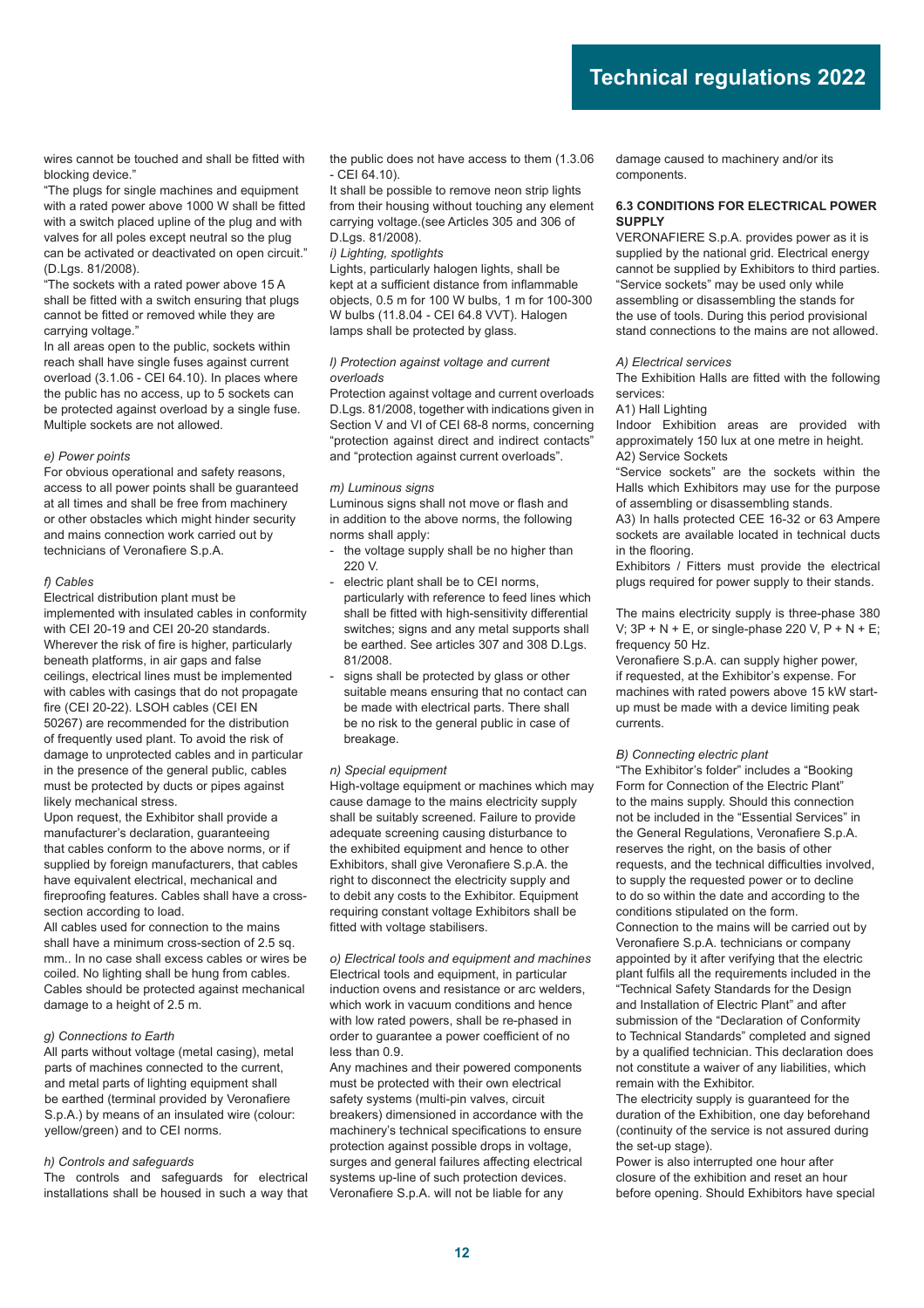power supply requirements at night, they may request such of Veronafiere S.p.A. when mains connection to the stand is made, provided that a special power line is installed with

relative dedicated electricity meter for 24 hour operation. The supply will be provided for strict necessities and shall be governed by all norms for regular supply. The cable to the mains

supply shall be provided by the Exhibitor.

## **Section 7 - Technical and Safety Standards for Lighting Levels on Stands**

#### **7.1 GENERAL REGULATIONS**

Lighting inside stands shall correspond to the values and modes envisaged by UNI EN- 12464.1 new edition regulations and subsequent modifications and integrations. In any case the minimum value of illumination (Em) should be 300 lx for the exhibition areas and 200 lx for storerooms and warehouses. The entire area of the stand must be illuminated so uniform as possible, while observing the limits established by UNI EN-12464-1 (Uniformity> 0.7). Note also that the maximum illumination should not exceed 20% of the values predicted by UNI.

#### **7.2 GLARE SCREENING**

Glare arising from lighting equipment may be

limited by means of minimal screening angles applied to the specific luminance of lamps given in the following table:

| Luminance<br>of the lamp<br>Kcd/sq.m. | Minimum<br>screening angle |  |  |  |  |
|---------------------------------------|----------------------------|--|--|--|--|
| 20 to $< 50$                          | $15^{\circ}$               |  |  |  |  |
| 50 to $< 500$                         | $20^{\circ}$               |  |  |  |  |
| > 500                                 | ۹U∘                        |  |  |  |  |

These values are not applicable to lighting equipment mounted below the normal height of the eyes. Special attention must be given

to the assessment of veiling reflections or glaring reflections arising from the finishing of illuminated surfaces that may affect visibility in a harmful manner.

#### **7.3 FLICKER (FLUTTERING) AND INTERMITTENCE OR STROBOSCOPIC EFFECTS**

Exhibitors MUST replace any lighting equipment subject to flicker (fluttering) during operation in timely fashion by specialist personnel in any case authorized by Veronafiere S.p.A. Lighting equipment or part thereof used as illuminated signs having intermittent or stroboscopic functions are not allowed (see also Section 6.2-m).

## **Section 8 - Technical and safety standards for design and installation of water plant**

#### **8.1 GENERAL REGULATIONS**

The Halls and outdoor areas (with the exception of a limited number of areas) are equipped with water supply.

Property belonging to the Exhibitor which must be connected to the mains water supply shall be in perfect condition and such as to cause no damage or disturbance during the Exhibition. The Exhibitor's folder contains a " Water Supply Booking Form". On the basis of other requests and the technical difficulties involved, Veronafiere S.p.A. reserves the right to meet them or decline to do so by the date and according to the terms stipulated on the form. The Exhibitor holds Veronafiere S.p.A. and the company appointed by it blameless for any damage to things or injury to persons arising from the use of the water supply to technical

inspection performed after completion of the installation.

The Exhibitor is liable for all damages caused by his equipment or by the water plant for the entire duration of the event.

It is forbidden, except for particular derogations, to use and instal tanks, boilers or stocks of hot water in general, as well as to use water-based air conditioning systems.

#### **8.2 CONDITIONS OF SUPPLY**

Connection to the water mains will be implemented exclusively by the staff of the Company appointed by Veronafiere S.p.A. for water plant and systems.

Connection to the water mains involves the preparation, prior to the arrival of clients requesting this service, of a delivery pipe (12 mm Rilsan type) and a drainage pipe (25 mm spiral type). The pipe installed will be fitted with a 3/8" shut-off valve with closure cap.

Once the exhibitor has located its equipment in the positions prepared on request, personnel appointed by Veronafiere S.p.A. will complete connections and perform a seal or drain test on the sinks. Once these operations are completed, the shut-off valve located inside the stand will be closed.

If the exhibitor's water system requires several delivery/drain points, multiple connections will be taken into account.

N.B.: the envisaged fee will be charged even if the Exhibitor, contravening these regulations, itself makes the connection to the water mains. The water supply pressure may vary between 2 and 3 atm.

### **Section 9 - Telephone plant**

Veronafiere S.p.A. is equipped with a switchboard connected to the local telephone network.

Exhibitors can request telephone installations on his stands by filling in the "telephone and internet services" included in the "Exhibitor's Folder" and submitting it to Veronafiere S.p.A. by the deadline indicated on the form. The "Exhibition Calendar" states from what date telephones may be collected by the Exhibitor's representative from Veronafiere S.p.A. desks, on presentation of receipt of payment.

The telephones supplied may be used for direct dialling (for countries without IDD public telephones must be used). The Exhibitor is responsible to Veronafiere S.p.A. for the telephones, which must be returned to the desks at the end of the Exhibition, before leaving the stand, according to the instructions contained in the "Exhibition Calendar" and the booking form. Failure to return telephones shall give rise to the charge indicated on the "Telephone Booking Form". Telephone connections may be carried out

solely by the company appointed by Veronafiere S.p.A. At the end of the Exhibition, after disconnection of the telephones, the Exhibitor shall settle the bill for calls made using the telephones installed on his stand, according to the instructions on the appropriate form. Exhibitors who do not wish to install telephones on their stands may use the pay or card phones in the Exhibition Centre. Veronafiere S.p.A. is not liable for any damages due to interruption of the service provided, for whatsoever reason.

### **Section 10 - Handling in the Exhibition Centre**

#### **10 - Handling in the Exhibition Centre 10.1 GENERAL**

During set-up and dismantling stages, the

exhibitor is responsible for all operations related to entry of machinery, display and setup materials into the Exhibition Centre, their

unloading, positioning on the stand, dismantling and removal.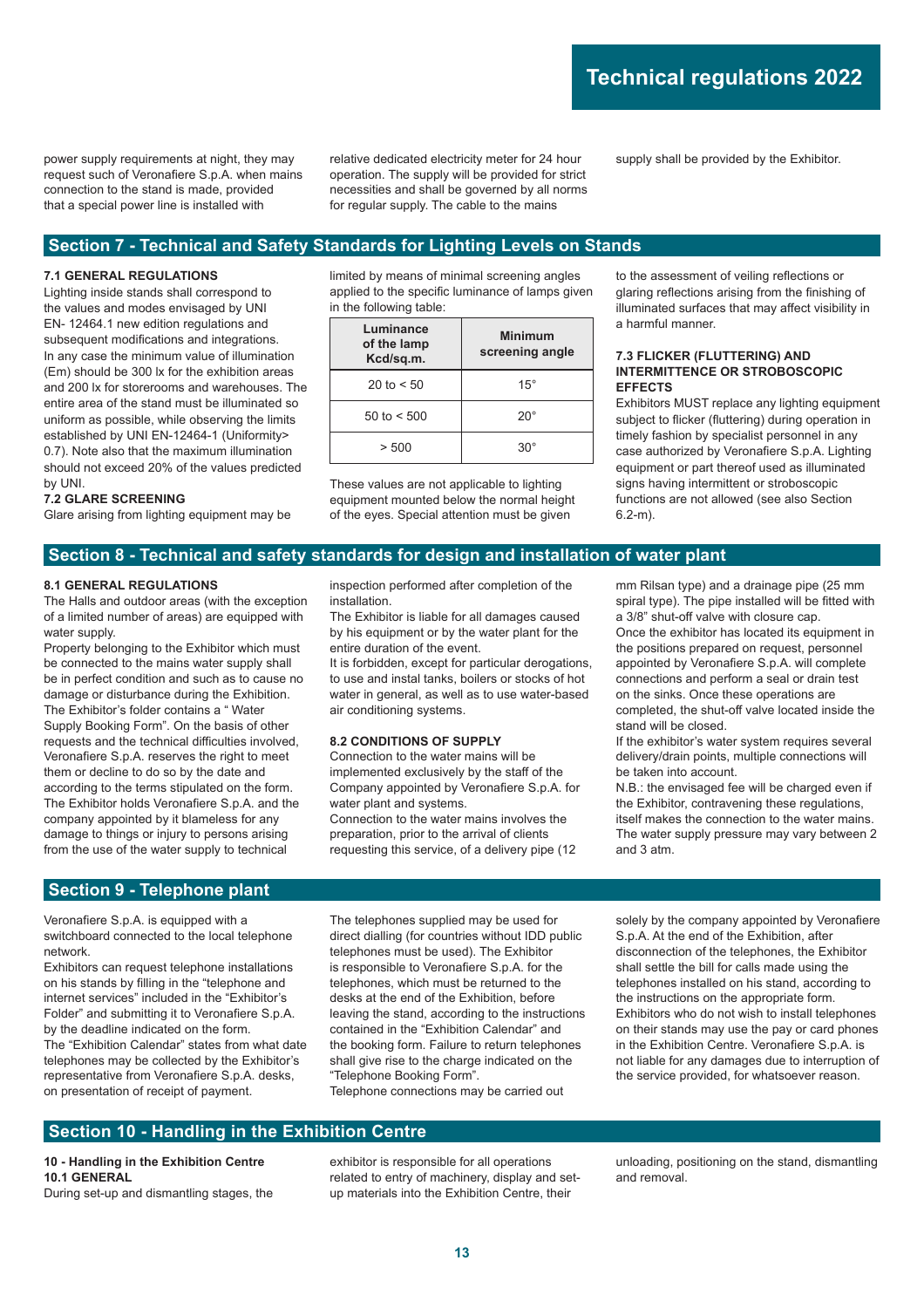#### **10.2 SHIPMENTS**

In order to complete shipping and customs procedures, each exhibitor is free to use trusted freight forwarders in their own country of origin. The official Veronafiere forwarder, through its own channels, is able to ensure the collection and distribution of products destined for delivery to Veronafiere, promptly and within agreed terms, carry out railway and customs procedures and load/unload goods provided that the exhibitor requests the service through the "Goods handling and shipments" form directly to the official forwarder-shipping agent. All legal relationships are between the Exhibitor and the official shipping agent. Veronafiere makes available a special parking area inside the exhibition centre exclusively to exhibitors who have requested the service through the official forwarder-shipping agent.

#### **10.3 HANDLING IN THE EXHIBITION CENTRE**

Exhibitors who, in order to set up their stand, have to use lifting equipment must request such a service using the "Goods handling and shipping" form. If exhibitors use their own vehicles, they must notify the official forwardershipping agent who can authorize them only after having received documentation certifying ownership of the vehicle and the related RCT Civil Liability insurance policy. The request for services made using the form is a firm booking, subject in any case to confirmation by the official shipper. Exhibitors who plan to use the booked vehicle for a long period are required to assemble the stand well in advance of the stand completion date. The official shipperforwarder accepts no obligation to perform loading and unloading operations that are not booked within the terms outlined in the form.

The minimum work time chargeable is ½ hour for forklift trucks, 1 hour for mobile cranes and 1 day (8 hours) for overhead platforms. The calculation of work time starts from the moment when the vehicle is made available to the requesting company. The vehicles of the official shipper in the Exhibition Centre are covered by "relative first risk" insurance for an amount of 103,291.38 euros. If the value of the materials to be lifted exceeds this maximum, insurance coverage can be made and is defined on an individual basis. The value of the materials to be lifted must be declared by the company. Otherwise, in the event of a claim, the value of compensation cannot exceed the value indicated in the guidelines. Goods handling terms are indicated in the General Event Regulations.

### **Section 11 - Other services**

#### **11 - Other services**

#### **11.1 COMPRESSED AIR**

All halls are equipped with a centralized production compressed air distribution network. Exhibitors who require the supply of compressed air must send a request. For the supply of this service in areas other than those specified, a cost estimate must be requested from Veronafiere, specifying the flow rate and operating pressure of the user's plant. If an exhibitor wishes to install its own compressed air production systems, it must in any case

notify Veronafiere 30 days prior to the set-up start date, specifying the nameplate data of the silenced compressor.

#### **11.2 CLEANING**

The stand cleaning service is provided exclusively by Veronafiere. The exhibitor must request it through the e-commerce portal. For any special services, kindly contact Veronafiere.

#### **11.3 GREEN FURNISHING**

The green furnishing hire service on stands

is provided exclusively by Veronafiere. The exhibitor must request it through the e-commerce portal. For any special services, kindly contact Veronafiere.

#### **11.4. STAND SURVEILLANCE SERVICE**

The stand surveillance service is provided exclusively by Veronafiere. The exhibitor must request it through the e-commerce portal. For any special services, kindly contact Veronafiere.

## **Section 12 - Vigilance and insurance**

#### **12.1 GENERAL VIGILANCE**

In its own interests and for its own requirements Veronafiere S.p.A. provides a normal round-the-clock surveillance service, in the areas occupied by the Exhibition, but assumes no liability for any theft of or damage to property present or displayed in the stans or generally located in the general exhibition area.

Each Echibitor must provide for the custody and surveillance of stands in any case remains with while the pavilion is open, both during the Exhibition and when the stands are being set up and taken down. It is therefore advisable that companies displaying goods which can easily be removed man the stands while the Exhibition is open.

It is therefore advisable that all exhibitors ensure maximum surveillance of all their property. With reference to the Article 134 of the TULPS and D.M. 269/10 CSMI concerning the activities of supervision and transportation of cash and values, in order to prevent the occurrence of crimes against property and people, despite of exhibitors and shopkeeper, who during the exhibitions show their products or need to handle sums of money, we invite to read carefully the relevant legislation with the

maximum attention.

These regulations may require that the handling of large sums of cash and/or the safekeeping of value goods are entrusted exclusively to private security companies that, in compliance with the current legislation, will provide the collection and transport of cash and/or supervision of any value goods on the exhibition with its own personnel and appropriate transports.

#### **12.2 VIDEO SURVEILLANCE**

Video surveillance systems are installed throughout Veronafiere S.p.A. They are used for the following purposes:

- 1. security
- 2. safeguarding property

3. control of unauthorised access. Processing of video surveillance data will have the exclusive purposes defined at the previous paragraph. Processing will be performed in terms of total correctness for specific (security, protection of property, control of unauthorised access) and legitimate pursuant to GDPR101/2018. These concepts are explicitly notified to all interested parties by means of suitable informative posters. Article 4 of Law 300/70 (Workers Statute) is also expressly

observed.

Veronafiere S.p.A. undertakes to uphold the principle of necessity in such processing. Superfluous use and excessive redundancy are therefore excluded.

The video surveillance system is required for the following reasons:

- Safety of persons during exhibition events.
- Protection of Veronafiere S.p.A. property in view of the large exhibition area and halls that remain partially unsupervised overnight in periods between one exhibition and the next.
- Protection of exhibitors' property overnight during exhibitions.
- Physical security during assembly and disassembly operations involving stands and equipment in general before and after exhibition events.
- General prevention of unauthorised access to the exhibition perimeter and exhibition areas.

Recorded images are not directly visible to third-parties.

Conservation of recordings over time is considered useful for attaining the intended result, except in cases of extension envisaged by disposition of the Privacy Ombudsman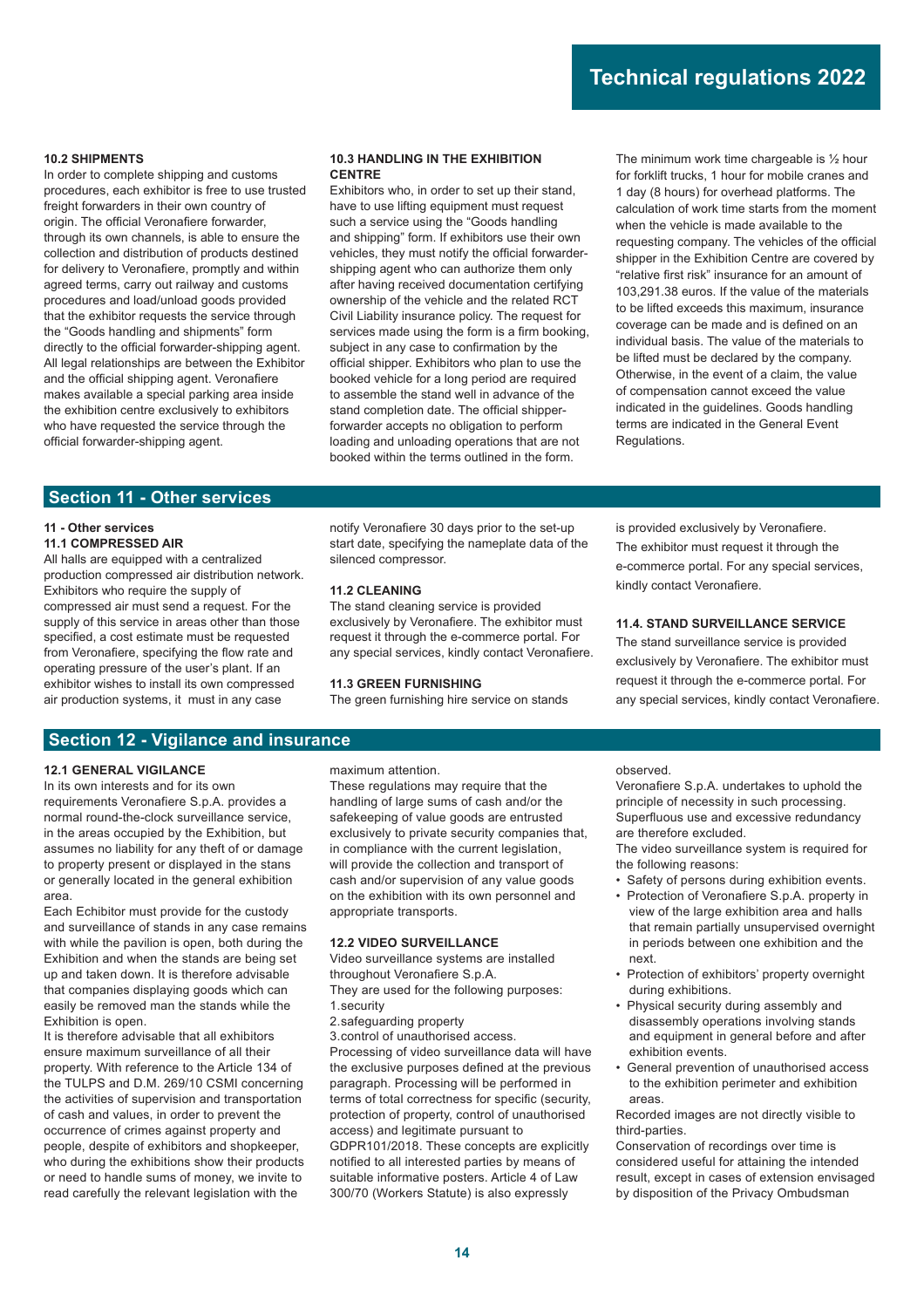dated 8 April 2010, and will be retained after such period only if offences occur or in relation to investigations by legal authorities or the police. The housing system is accessible only to authorised persons and is equipped with the minimum safety measures Envisaged by Italian Legislative Decree 196/03 integrated with GDPR 101/2018.

#### **12.3 INSURANCE**

Veronafiere S.p.A. include in the insurance agreement the Exhibitor who has carried out the "Registration Procedure" (Article 6 of the General Regulations) and paid all amounts due (Article 7 of the General Regulations), from the beginning of stand assembly to the end of stand disassembly, against the following risks:

- THIRD PARTY LIABILITY, FOR A MAXIMUM OF euro 2.500.000.00;

Validity: insurance starts 6 days prior to the start of the Event for which the Exhibitor is registered and terminates 6 days after it.

- *Damage to objects comprehensive:*
- Furnishings and fittings, machinery,
- equipment and goods euro 25.825,00 - Electronic, audio-visual, photographic
- and office equipment euro 775,00
- Theft or burglary euro 5.165,00 Overdraft: 10% of the damage shall not be covered Minimum ITL. euro 300.00
- Fragile items breakage euro 1.550,00<br>Absolute exemption euro 258.00 Absolute exemption

VALIDITY: the insurance coverage shall be valid starting from the 6th day before the Show opening-day till the 6th day after the Show closing day.

Should the Exhibitor wish to insure for higher maximum payable sums or for other risks he may do so using an insurance company of his own choice or through Veronafiere S.p.A. – Servizio Acquisti Telephone 045 8298155 or email lorenzini@veronafiere.it who will provide

any further information required.

For further details of each insurance policy see to the "Insurance coverage prospectus" in the "Exhibitor's Folder".

The Exhibitor is liable in civil and criminal law for all injury to persons or damage to property, caused by equipment, fixtures and so on, within then Exhibiting Area, whether caused by forth, then employees or persons appointed by then.

**N.B. In the event of theft/damage, exhibitors are invited to inform the Verona Exhibition Authority and police as soon as possible in order to reduce and prevent such occurrences.**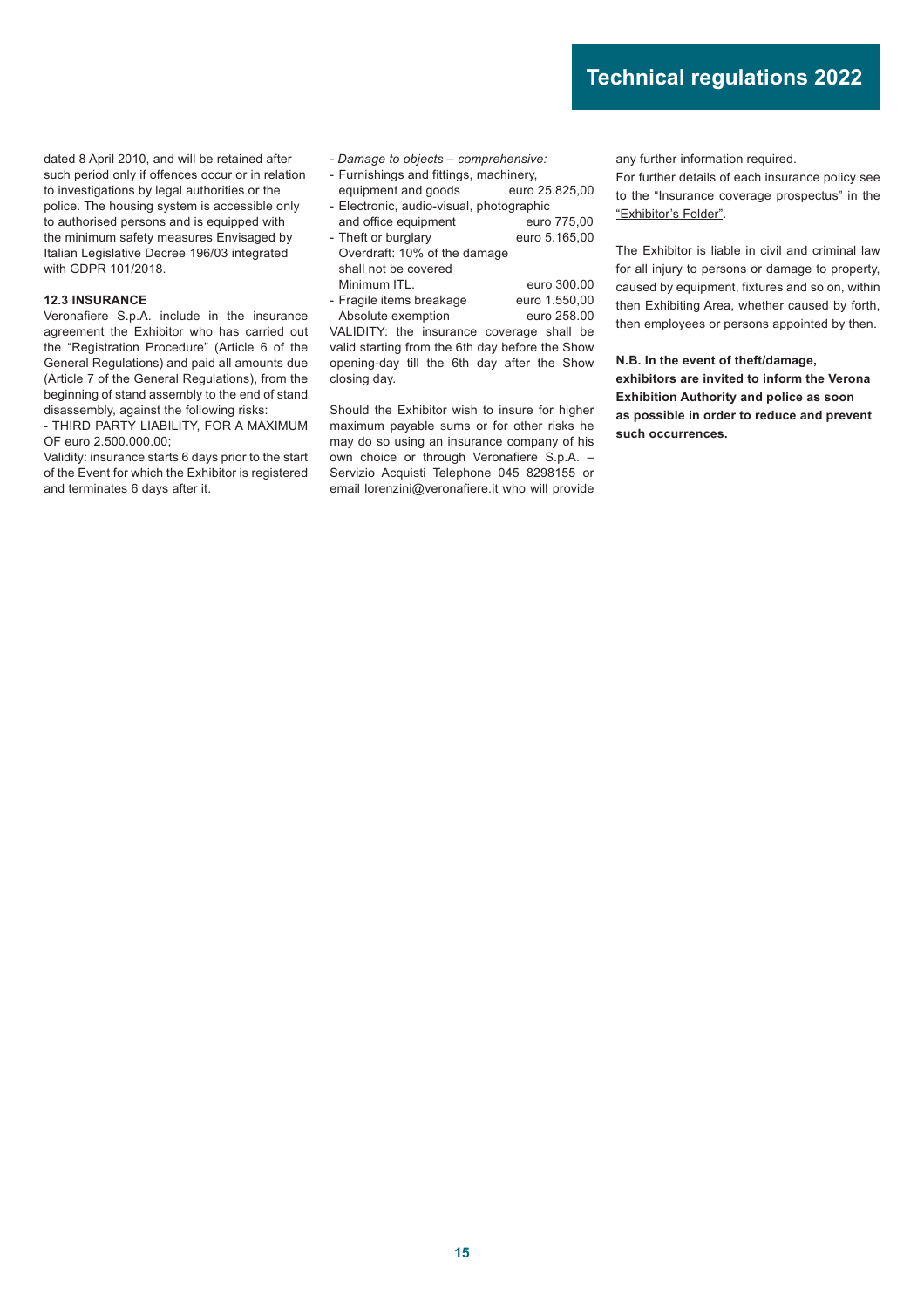| <b>HALLS MAIN DOORS SIZE</b>           |                              |                |                  |                                |                  |            |                |            |                  |            |            |            |
|----------------------------------------|------------------------------|----------------|------------------|--------------------------------|------------------|------------|----------------|------------|------------------|------------|------------|------------|
| <b>HALLS MAIN</b><br><b>DOORS SIZE</b> | 1                            | $\overline{2}$ | $\mathbf{3}$     | 4                              | 5                | 6          | $\overline{7}$ | 8          | 9                | 10         | 11         | 12         |
| DOOR N°                                | 8                            | 10             | 8                | 10                             | 14               | 10         | 13             | 14         | 14               | 9          | 14         | 14         |
| Main Door 1<br>(Alt. x Largh.)         | 2x(2,40x2,60)*               | 5,00x7,27      | 5,00x7,27        | 5,90x7,90                      | (3x)2,25x1,50    | 5,00x7,85  | 5,00x7,85      | 6,05x7,00  | 4,48x7,06        | 4,50x7,20  | 4,89x5,18* | 4,82x5,20* |
| Main Door 2<br>(Alt. x Largh.)         | 7,50x5,45                    | 5,00x7,27      | 5,00x7,27        | 5,90x7,90                      | 5,90x7,90        | 5,00x7,85  | 5,00x7,85      | 6,05x7,00  | 4,48x7,06        | 4,50x7,20  | 4,89x5,18* | 4,82x5,20* |
| Main Door 3<br>(Alt. x Largh.)         | 2x(2,40x2,60)*(2x)2,23x2,35* |                | 5,00x7,27        | 2,10x2,20*                     | $(3x)2,25x1,50*$ | 2,40x3,60* | 5,00x7,85      | 4,80x5,20  | 4,48x7,06        | 4,50x7,20  | 4,89x5,18* | 4,82x5,20* |
| Main Door 4<br>(Alt. x Largh.)         | 7,30x6,90                    | (2x)2,23x2,35' | 5,00x7,27        | $(3x)2,10x2,20*$               | 5,90x7,90        | 2,40x3,60* |                |            | 4,48x7,06        | 4,50x7,20  | 4,89x5,18* | 4,82x5,20* |
| Main Door 5<br>(Alt. x Largh.)         | 7,30x6,90                    | 5,00x7,27      | 5,00x7,27        | 2,10x2,20*                     | (2x)2,25x1,84*   | 2,40x3,60* |                |            | 4,48x7,06        | 4,50x7,20  | 4,89x5,18* |            |
| Main Door 6<br>(Alt. x Largh.)         | 7,30x6,90                    | 5,00x7,27      | 5,00x7,27        | 5,90x7,90                      | 5,90x7,90        | 2,40x3,60* |                |            |                  |            | 3,60x5,20* |            |
| Main Door 7<br>(Alt. x Largh.)         | 4,80x6,90                    | 2,20x2,40*     | $(2x)2,23x2,35*$ | 5,90x7,90                      | (2x)2,25x1,84*   | 5,00x7,85  | 5,00x7,85      | 6,05x7,00  |                  |            | 4,85x5,20* |            |
| Main Door 8<br>(Alt. x Largh.)         | 7,30x6,90                    | 2,20x2,40*     |                  | $(2x)2,23x2,35*[2x)2,25x1,80*$ | 5,90x7,90        | 5,00x7,85  | 5,00x7,85      | 4,80x5,20  | 4,48x7,06        | 5,50x7,05  | 4,89x5,18* | 4,82x5,20* |
| Main Door 9<br>(Alt. x Largh.)         |                              | 5,00x7,27      |                  | 5,90x7,90                      | (3x)2,25x1,50'   | 5,00x7,85  | 5,00x7,85      | 4,80x5,20  | 4,48x7,06        | 4,50x7,20  | 6,10x7,00  | 4,82x5,20* |
| Main Door 10<br>(Alt. x Largh.)        |                              | 5,00x7,27      |                  | $(2x)2,25x1,80*$               | 5,90x7,90        | 5,00x7,85  | 2,40x3,60*     | 4,80x5,20  | $(4x)2,40x2,40*$ |            | 4,89x5,18* | 6,10x6,97  |
| Main Door 11<br>(Alt. x Largh.)        |                              |                |                  |                                | $(3x)2,25x1,50*$ |            | 2,40x3,60*     | 4,80x5,20  | 4,48x7,06        |            | 4,89x5,18* | 4,82x5,20* |
| Main Door 12<br>(Alt. x Largh.)        |                              |                |                  |                                | 2,10x2,20*       |            | 2,40x3,60*     | 4,85x5,20* | 4,48x7,06        |            | 4,89x5,18* | 4,82x5,20* |
| Main Door 13<br>(Alt. x Largh.)        |                              |                |                  |                                | $(3x)2,10x2,20*$ |            | 2,40x3,60*     | 4,85x5,20* | 4,48x7,06        | 5,50x7,05  | 3,60x5,20* | 3,60x5,18* |
| Main Door 14<br>(Alt. x Largh.)        |                              |                |                  |                                | 2,10x2,20*       |            |                | 4,85x5,20* | 4,48x7,06        |            | 4,89x5,18* | 4,82x5,20* |
| Main Door A<br>(Alt. x Largh.)         |                              |                |                  |                                |                  |            | 4,85x5,20*     | 4,80x5,20  | 4,08x4,80*       | 4,82x5,20* |            | 4,82x5,20* |
| Main Door B<br>(Alt. x Largh.)         |                              |                |                  |                                |                  |            | 4,85x5,20*     | 4,80x5,20  | 4,08x4,80*       | 3,60x5,22* |            | 3,60x5,22* |
| Main Door C<br>(Alt. x Largh.)         |                              |                |                  |                                |                  |            | 4,85x5,20*     | 4,80x5,20  |                  | 4,82x5,20* |            | 4,82x5,20* |
| N° COLUMNS                             | $\pmb{0}$                    | 14             | 14               | 4                              | 4                | 12         | 16             | 6          | 26               | 15         | 3          | 3          |
| $* = \text{crosswalk}$                 |                              |                |                  |                                |                  |            |                |            |                  |            |            |            |